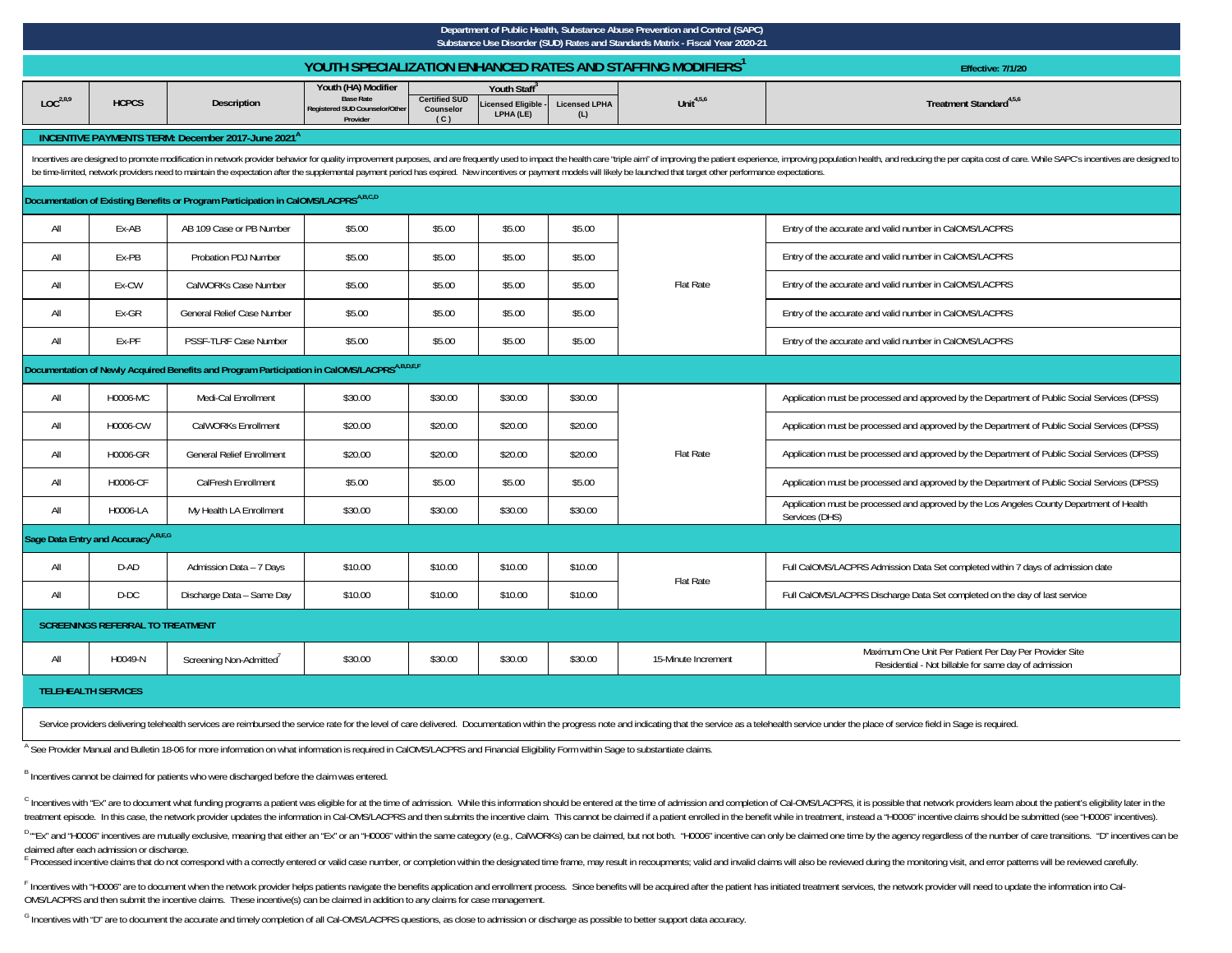|                                                        |                                       |                                                                     | YOUTH SPECIALIZATION ENHANCED RATES AND STAFFING MODIFIERS <sup>1</sup> |                                          |                                       |                             | Effective: 7/1/20                          |                                                                                                                                              |
|--------------------------------------------------------|---------------------------------------|---------------------------------------------------------------------|-------------------------------------------------------------------------|------------------------------------------|---------------------------------------|-----------------------------|--------------------------------------------|----------------------------------------------------------------------------------------------------------------------------------------------|
|                                                        |                                       |                                                                     | Youth (HA) Modifier                                                     |                                          | Youth Staff®                          |                             |                                            |                                                                                                                                              |
| LOC <sup>2,8,9</sup>                                   | <b>HCPCS</b>                          | Description                                                         | <b>Base Rate</b><br>Registered SUD Counselor/Other<br>Provider          | <b>Certified SUD</b><br>Counselor<br>(C) | <b>Licensed Eligible</b><br>LPHA (LE) | <b>Licensed LPHA</b><br>(L) | Unit $4,5,6$                               | Treatment Standard <sup>4,5,6</sup>                                                                                                          |
|                                                        |                                       | ASAM 1.0-AR: Outpatient for At-Risk Youth & Young Adults 12-20 Only |                                                                         |                                          |                                       |                             |                                            |                                                                                                                                              |
| ASAM 1.0-AR                                            | H0049                                 | Screening                                                           | \$30.00                                                                 | \$30.00                                  | \$30.00                               | \$30.00                     | 15-Minute Increment                        | Maximum One Unit Per Patient Per Day Per Provider Site                                                                                       |
|                                                        | H0001                                 | Intake/Assessment                                                   | \$33.39                                                                 | \$35.39                                  | \$38.40                               | \$40.07                     | 15-Minute Increment                        |                                                                                                                                              |
| Code: U7                                               | T1007                                 | <b>Treatment Plan</b>                                               | \$33.39                                                                 | \$35.39                                  | \$38.40                               | \$40.07                     | 15-Minute Increment                        | Combined Services <sup>4,5,6</sup>                                                                                                           |
|                                                        |                                       |                                                                     | \$33.39                                                                 | \$35.39                                  | \$38.40                               | \$40.07                     | 15-Minute Increment                        | Age 12-20 (Modifier HA); Pregnant/Perinatal (Modifier HD)                                                                                    |
|                                                        | H0005                                 | Group Counseling                                                    | \$2.23                                                                  | \$2.36                                   | \$2.56                                | \$2.67                      | (min 60, max 90)<br>Per Minute             | No more than 40 units or 10 hours per 60-days                                                                                                |
|                                                        |                                       |                                                                     | \$33.39                                                                 | \$35.39                                  | \$38.40                               | \$40.07                     | 15-Minute Increment<br>(min 60, max 90)    | and up to 2 episodes per calendar year <sup>8,9</sup>                                                                                        |
| Outpatient for<br>k Youth & Young Adults<br>12-20 Only | T1012                                 | <b>Patient Education</b>                                            | \$2.23                                                                  | \$2.36                                   | \$2.56                                | \$2.67                      | Per Minute                                 |                                                                                                                                              |
|                                                        | H0004                                 | Individual Counseling                                               | \$33.39                                                                 | \$35.39                                  | \$38.40                               | \$40.07                     | 15-Minute Increment                        |                                                                                                                                              |
| At-Risk                                                | 90846                                 | Family Therapy <sup>13</sup>                                        |                                                                         |                                          | \$38.40                               | \$40.07                     | 15-Minute Increment                        |                                                                                                                                              |
|                                                        | H0006                                 | Case Management                                                     | \$36.52                                                                 | \$38.71                                  | \$42.00                               | \$43.82                     | 15-Minute Increment                        |                                                                                                                                              |
| <b>ASAM 1.0: Outpatient</b>                            |                                       |                                                                     |                                                                         |                                          |                                       |                             |                                            |                                                                                                                                              |
| ASAM 1.0                                               | H0049                                 | Screening <sup>'</sup>                                              | \$30.00                                                                 | \$30.00                                  | \$30.00                               | \$30.00                     | 15-Minute Increment                        | Maximum One Unit Per Patient Per Day Per Provider Site                                                                                       |
| Code: U7                                               | H0001<br>T1007                        | Assessment/Intake<br><b>Treatment Plan</b>                          | \$33.39<br>\$33.39                                                      | \$35.39<br>\$35.39                       | \$38.40<br>\$38.40                    | \$40.07<br>\$40.07          | 15-Minute Increment<br>15-Minute Increment | Combined Services <sup>4,5,6</sup>                                                                                                           |
|                                                        |                                       |                                                                     | \$33.39                                                                 | \$35.39                                  | \$38.40                               | \$40.07                     | 15-Minute Increment                        | Age 12-17 (Modifier HA); Pregnant/Perinatal (Modifier HD)                                                                                    |
|                                                        | H0005                                 | Group Counseling                                                    | \$2.23                                                                  | \$2.36                                   | \$2.56                                | \$2.67                      | (min 60, max 90)<br>Per Minute             |                                                                                                                                              |
|                                                        |                                       |                                                                     | \$33.39                                                                 | \$35.39                                  | \$38.40                               | \$40.07                     | 15-Minute Increment                        | Minimum 2 hours per month and no less or more than                                                                                           |
|                                                        | T1012                                 | <b>Patient Education</b>                                            |                                                                         |                                          |                                       |                             | (min 60, max 90)                           |                                                                                                                                              |
|                                                        |                                       |                                                                     | \$2.23                                                                  | \$2.36                                   | \$2.56                                | \$2.67                      | Per Minute                                 |                                                                                                                                              |
| Outpatient                                             | H0004                                 | Individual Counseling                                               | \$33.39                                                                 | \$35.39                                  | \$38.40                               | \$40.07                     | 15-Minute Increment                        | 0-24 units per week or 0-6 hours per week <sup>8,9</sup>                                                                                     |
|                                                        | H2011                                 | Crisis Intervention                                                 | \$33.39                                                                 | \$35.39                                  | \$38.40                               | \$40.07                     | 15-Minute Increment                        |                                                                                                                                              |
|                                                        | 9084+B71                              | Family Therapy <sup>13</sup>                                        |                                                                         |                                          | \$38.40                               | \$40.07                     | 15-Minute Increment                        | Age 18-20 (Modifier HA); Pregnant/Perinatal (Modifier HD)                                                                                    |
|                                                        | T1006                                 | <b>Collateral Services</b>                                          | \$33.39                                                                 | \$35.39                                  | \$38.40                               | \$40.07                     | 15-Minute Increment                        | Age 21+ (Modifier N/A); Pregnant/Perinatal (Modifier HD)                                                                                     |
|                                                        | H2010                                 | Medication Services (Non-MAT)                                       | \$33.39                                                                 | \$35.39                                  | \$38.40                               | \$40.07                     | 15-Minute Increment                        |                                                                                                                                              |
|                                                        | <b>MATSvc</b>                         | Medication Services (MAT) <sup>13</sup>                             |                                                                         |                                          | \$38.40                               | \$40.07                     | 15-Minute Increment                        | Minimum 2 hours per month and no less or more than                                                                                           |
|                                                        | D0001                                 | <b>Discharge Services</b>                                           | \$33.39                                                                 | \$35.39                                  | \$38.40                               | \$40.07                     | 15-Minute Increment                        | 0-36 units per week or 0-9 hours per week <sup>8,9</sup>                                                                                     |
|                                                        | H0048                                 | Alcohol/Drug Testing                                                | \$0.00                                                                  | \$0.00                                   | \$0.00                                | \$0.00                      | UA Test - 1 Unit                           |                                                                                                                                              |
|                                                        | H0006                                 | Case Management                                                     | \$36.52                                                                 | \$38.71                                  | \$42.00                               | \$43.82                     | 15-Minute Increment                        | Up to 10 hours or 40 units per month                                                                                                         |
|                                                        | <b>ASAM 2.1: Intensive Outpatient</b> |                                                                     |                                                                         |                                          |                                       |                             |                                            |                                                                                                                                              |
| ASAM <sub>2.1</sub>                                    | H0049                                 | Screening <sup>'</sup>                                              | \$30.00                                                                 | \$30.00                                  | \$30.00                               | \$30.00                     | 15-Minute Increment                        | Maximum One Unit Per Patient Per Day Per Provider Site                                                                                       |
| Code: U8                                               | H0001<br>T1007                        | Assessment/Intake<br>Treatment Plan                                 | \$36.08<br>\$36.08                                                      | \$38.24<br>\$38.24                       | \$41.49<br>\$41.49                    | \$43.30<br>\$43.30          | 15-Minute Increment<br>15-Minute Increment | Combined Services <sup>4,5,6</sup><br>Age 12-17 (Modifier HA)                                                                                |
|                                                        |                                       |                                                                     | \$36.08                                                                 | \$38.24                                  | \$41.49                               | \$43.30                     | 15-Minute Increment                        | No less or more than* 24-76 units per week or 6-19 hours per week <sup>8,9</sup>                                                             |
|                                                        | H0005                                 | Group Counseling                                                    |                                                                         |                                          |                                       |                             | (min 60, max 90)<br>Per Minute             |                                                                                                                                              |
|                                                        |                                       |                                                                     | \$2.41<br>\$36.08                                                       | \$2.55<br>\$38.24                        | \$2.77<br>\$41.49                     | \$2.89<br>\$43.30           | 15-Minute Increment                        | Age 12-17 and Pregnant/Perinatal (Also Add Modifier HD)                                                                                      |
|                                                        | T1012                                 | Patient Education                                                   | \$2.41                                                                  | \$2.55                                   | \$2.77                                | \$2.89                      | (min 60 max 90)<br>Per Minute              |                                                                                                                                              |
|                                                        | H0004                                 | Individual Counseling                                               | \$36.08                                                                 | \$38.24                                  | \$41.49                               | \$43.30                     | 15-Minute Increment                        | No less or more than* 24-120 units per week or 6-30 hours per week <sup>8,9</sup>                                                            |
|                                                        | H2011                                 | Crisis Intervention                                                 | \$36.08                                                                 | \$38.24                                  | \$41.49                               | \$43.30                     | 15-Minute Increment                        | Age 18-20 (Modifier HA) or Age 21+ (Modifier None)                                                                                           |
|                                                        | 90846                                 | Family Therapy <sup>13</sup>                                        |                                                                         |                                          | \$41.49                               | \$43.30                     | 15-Minute Increment                        | No less or more than* 36-76 units per week or 9-19 hours per week                                                                            |
|                                                        | T1006                                 | <b>Collateral Services</b>                                          | \$36.08                                                                 | \$38.24                                  | \$41.49                               | \$43.30                     | 15-Minute Increment                        | Age 18+ and Pregnant/Perinatal (Also Add Modifier HD)                                                                                        |
| Intensive Outpatient                                   |                                       |                                                                     |                                                                         |                                          |                                       |                             |                                            |                                                                                                                                              |
|                                                        | H2010                                 | Medication Services (Non-MAT)                                       | \$36.08                                                                 | \$38.24                                  | \$41.49                               | \$43.30                     | 15-Minute Increment                        | No less or more than* 36-120 units per week or 9-30 hours per week <sup>8,9</sup>                                                            |
|                                                        | <b>MATSvc</b>                         | Medication Services (MAT) <sup>13</sup>                             |                                                                         |                                          | \$41.49                               | \$43.30                     | 15-Minute Increment                        | *If the minimum hours of service are not met, reimbursement will be reduced to the ASAM 1.0 fee/rate. If minimum                             |
|                                                        | D0001                                 | <b>Discharge Services</b>                                           | \$36.08                                                                 | \$38.24                                  | \$41.49                               | \$43.30                     | 15-Minute Increment                        | service units are not met for 4 or more weeks the patient needs to step down to a lower LOC and further<br>reimbursement will be disallowed. |
|                                                        | H0048                                 | Alcohol/Drug Testing                                                | \$0.00                                                                  | \$0.00                                   | \$0.00                                | \$0.00                      | UA Test - 1 Unit                           |                                                                                                                                              |
|                                                        | H0006                                 | Case Management                                                     | \$36.52                                                                 | \$38.71                                  | \$42.00                               | \$43.82                     | 15-Minute Increment                        | Up to 10 hours or 40 units per month                                                                                                         |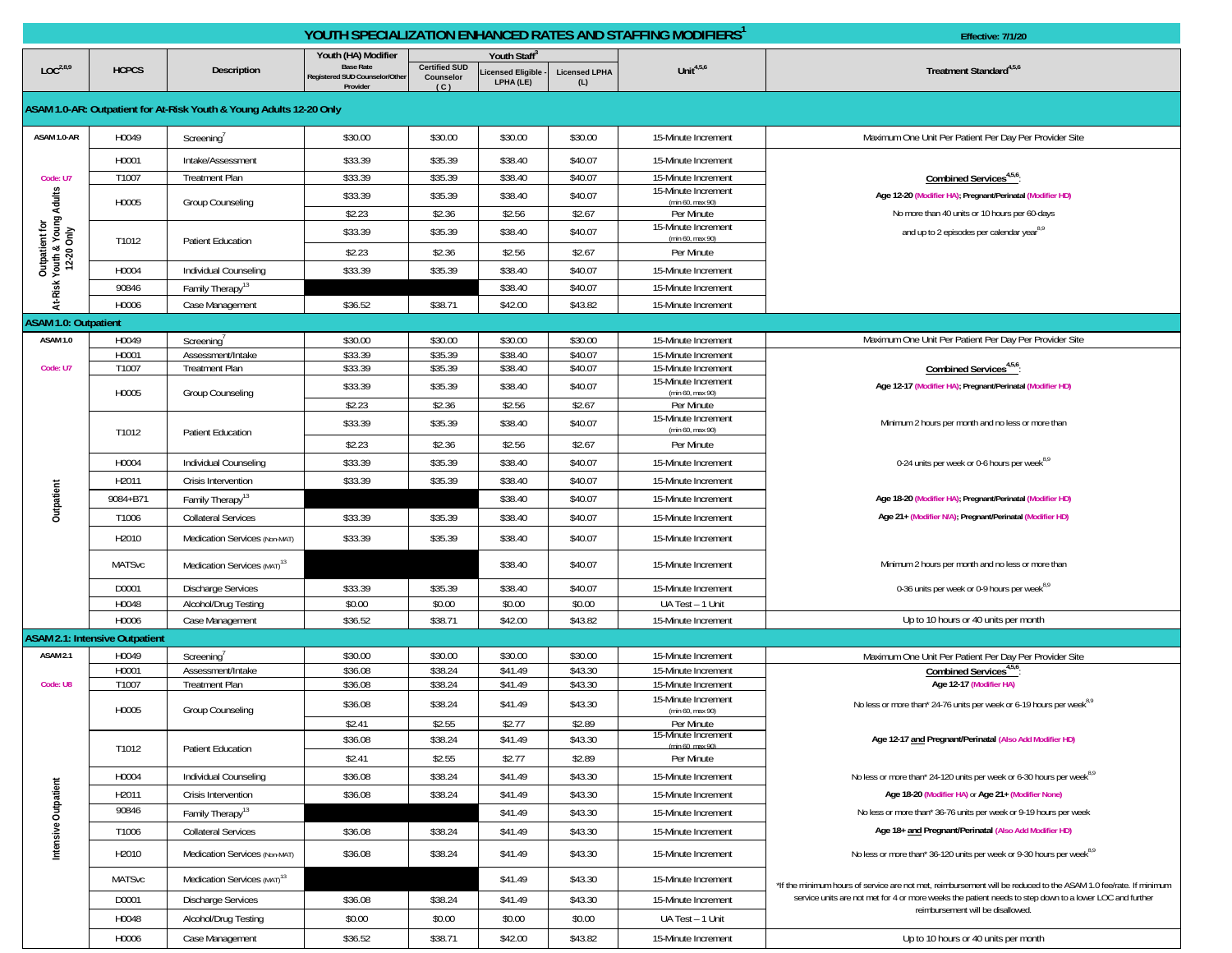|                                    |                                            |                                                          |                                            |                      |                                      |                             | YOUTH SPECIALIZATION ENHANCED RATES AND STAFFING MODIFIERS <sup>1</sup>            | Effective: 7/1/20                                                                                                                                                |
|------------------------------------|--------------------------------------------|----------------------------------------------------------|--------------------------------------------|----------------------|--------------------------------------|-----------------------------|------------------------------------------------------------------------------------|------------------------------------------------------------------------------------------------------------------------------------------------------------------|
| LOC <sup>2,8,9</sup>               |                                            |                                                          | Youth (HA) Modifier<br><b>Base Rate</b>    | <b>Certified SUD</b> | Youth Staff <sup>®</sup>             |                             | Unit $4,5,6$                                                                       | Treatment Standard <sup>4,5,6</sup>                                                                                                                              |
|                                    | <b>HCPCS</b>                               | <b>Description</b>                                       | Registered SUD Counselor/Other<br>Provider | Counselor<br>(C)     | <b>icensed Eligible</b><br>LPHA (LE) | <b>Licensed LPHA</b><br>(L) |                                                                                    |                                                                                                                                                                  |
|                                    | <b>ASAM 3.1: Low Intensity Residential</b> |                                                          |                                            |                      |                                      |                             |                                                                                    |                                                                                                                                                                  |
| ASAM 3.1                           | H0019                                      | Clinical Day Rate                                        |                                            |                      |                                      |                             | Day Rate                                                                           | Pre-Authorization by County Required <sup>10</sup>                                                                                                               |
|                                    | H0049                                      | Screening                                                |                                            |                      |                                      |                             |                                                                                    |                                                                                                                                                                  |
| Code U1                            | H0001                                      | Assessment/Intake                                        |                                            |                      |                                      |                             |                                                                                    | Combined Services <sup>4,5,6*</sup> :                                                                                                                            |
|                                    | T1007                                      | <b>Treatment Plan</b>                                    |                                            |                      |                                      |                             |                                                                                    | Age 12-17 (Modifier HA); Pregnant/Perinatal (Modifier HD)                                                                                                        |
|                                    | H0005                                      | Group Counseling                                         |                                            |                      |                                      |                             | * If less than 10 hours or 40 units of                                             | 80+ units per week or 20+ hours per week <sup>8,9</sup>                                                                                                          |
|                                    | T1012                                      | <b>Patient Education</b>                                 |                                            |                      |                                      |                             |                                                                                    | 2 noncontiguous 30-day stays with one 30-day extension per year for                                                                                              |
|                                    | H0004                                      | Individual Counseling                                    |                                            |                      |                                      |                             | service are provided per week, for more<br>than 2 (age 12-20) or 3 (age 21+) weeks | any ASAM residential LOC unless medically necessary.                                                                                                             |
|                                    | H2011                                      | Crisis Intervention                                      | \$178.42                                   | \$189.09             | \$205.08                             | \$213.97                    | the patient needs to step down to a lower<br>LOC and further reimbursement will be | Age 18-20 (Modifier HA); Pregnant/Perinatal (Modifier HD)                                                                                                        |
|                                    | 90846                                      | Family Therapy <sup>13</sup>                             |                                            |                      |                                      |                             | disallowed. When services provided are                                             | 80+ units per week or 20+ hours per week <sup>8,9</sup>                                                                                                          |
|                                    | T1006                                      | <b>Collateral Services</b>                               |                                            |                      |                                      |                             | less than the minimum, it must be<br>clinically necessary (e.g., hospitalized, or  | 2 noncontiguous 90-day stays with one 30-day extension per year for                                                                                              |
|                                    | H2010                                      | Safeguarding Medications                                 |                                            |                      |                                      |                             | pass) and documented in the progress<br>notes. Alerts will be sent via Sage if     | any ASAM residential LOC unless medically necessary.                                                                                                             |
| Low Intensity Residential          | <b>MATSvc</b>                              | Medication Services (MAT) <sup>13</sup>                  |                                            |                      |                                      |                             | service unit minimums are not met.                                                 | Age 21+ (Modifier N/A); Pregnant/Perinatal (Modifier HD)                                                                                                         |
|                                    | T2001                                      | Non-Emergency Transport                                  |                                            |                      |                                      |                             |                                                                                    | 80+ units per week or 20+ hours per week <sup>8,9</sup>                                                                                                          |
|                                    | H0048                                      | Alcohol/Drug Testing                                     |                                            |                      |                                      |                             |                                                                                    | 2 noncontiguous 90-day stays with one 30-day extension per year for<br>any ASAM residential LOC unless medically necessary.                                      |
|                                    | D0001                                      | <b>Discharge Services</b>                                |                                            |                      |                                      |                             |                                                                                    | Perinatal clients 60-days post-partum under DMC; criminal justice transition to other payers if medically necessary and allowable for days 91-180                |
|                                    | S9976                                      | Room and Board                                           | \$25.00                                    | \$25.00              | \$25.00                              | \$25.00                     | Day Rate                                                                           | Same as Above                                                                                                                                                    |
|                                    | H0006                                      | Case Management                                          | \$36.52                                    | \$38.71              | \$42.00                              | \$43.82                     | 15-Minute Increment                                                                | Up to 10 hours or 40 units per month                                                                                                                             |
|                                    |                                            | ASAM 3.3: High Intensity Residential Population Specific |                                            |                      |                                      |                             |                                                                                    |                                                                                                                                                                  |
| ASAM 3.3                           | H0019                                      | Clinical Day Rate                                        |                                            |                      |                                      |                             | Day Rate                                                                           | Pre-Authorization by County Required <sup>10</sup>                                                                                                               |
|                                    | H0049                                      | Screening                                                |                                            |                      |                                      |                             |                                                                                    |                                                                                                                                                                  |
| Code: U2                           | H0001                                      | Assessment/Intake                                        |                                            |                      |                                      |                             |                                                                                    |                                                                                                                                                                  |
|                                    | T1007                                      | <b>Treatment Plan</b>                                    |                                            |                      |                                      |                             |                                                                                    | Combined Services <sup>4,5,6*</sup> :                                                                                                                            |
|                                    | H0005                                      | Group Counseling                                         |                                            |                      |                                      |                             |                                                                                    |                                                                                                                                                                  |
|                                    | T1012                                      | Patient Education                                        |                                            |                      |                                      |                             | * If less than 12 hours or 48 units of                                             | Age 18-20 (Modifier HA); Pregnant/Perinatal (Modifier HD)                                                                                                        |
|                                    | H0004                                      | Individual Counseling                                    |                                            |                      |                                      |                             | service are provided per week, for more 3                                          | 96+ units per week or 24+ hours per week <sup>8,9</sup>                                                                                                          |
| on Specific                        | H2011                                      | Crisis Intervention                                      | \$223.93                                   | \$237.33             | \$257.42                             | \$268.58                    | (age 18+) weeks the patient needs to step<br>down to a lower LOC and further       | 2 noncontiguous 90-day stays with one 30-day extension per year for                                                                                              |
|                                    | 90846                                      | Family Therapy <sup>13</sup>                             |                                            |                      |                                      |                             | reimbursement will be disallowed. When<br>services provided are less than the      | any ASAM residential LOC unless medically necessary.                                                                                                             |
|                                    | T1006                                      | <b>Collateral Services</b>                               |                                            |                      |                                      |                             | minimum, it must be clinically necessary<br>(e.g., hospitalized, on pass) and      |                                                                                                                                                                  |
|                                    | H2010                                      | Safeguarding Medications                                 |                                            |                      |                                      |                             | documented in the progress notes. Alerts<br>will be sent via Sage if service unit  | Age 21+ (Modifier N/A); Pregnant/Perinatal (Modifier HD)                                                                                                         |
|                                    | <b>MATSvc</b>                              | Medication Services (MAT) <sup>13</sup>                  |                                            |                      |                                      |                             | minimums are not met.                                                              | 96+ units per week or 24+ hours per week <sup>8,9</sup>                                                                                                          |
| High Intensity Residential Populat | T2001                                      | Non-Emergency Transport                                  |                                            |                      |                                      |                             |                                                                                    | 2 noncontiguous 90-day stays with one 30-day extension per year for any ASAM residential LOC unless medically necessary.                                         |
|                                    | H0048                                      | Alcohol/Drug Testing                                     |                                            |                      |                                      |                             |                                                                                    |                                                                                                                                                                  |
|                                    | D0001                                      | <b>Discharge Services</b>                                |                                            |                      |                                      |                             |                                                                                    | Perinatal clients can remain 60-days post-partum under DMC; criminal justice transition to other payers if medically necessary and allowable for<br>days 91-180. |
|                                    | S9976                                      | Room and Board                                           | \$25.00                                    | \$25.00              | \$25.00                              | \$25.00                     | Day Rate                                                                           | Same as Above                                                                                                                                                    |
|                                    | H0006                                      | Case Management                                          | \$36.52                                    | \$38.71              | \$42.00                              | \$43.82                     | 15-Minute Increment                                                                | Up to 10 hours or 40 units per month                                                                                                                             |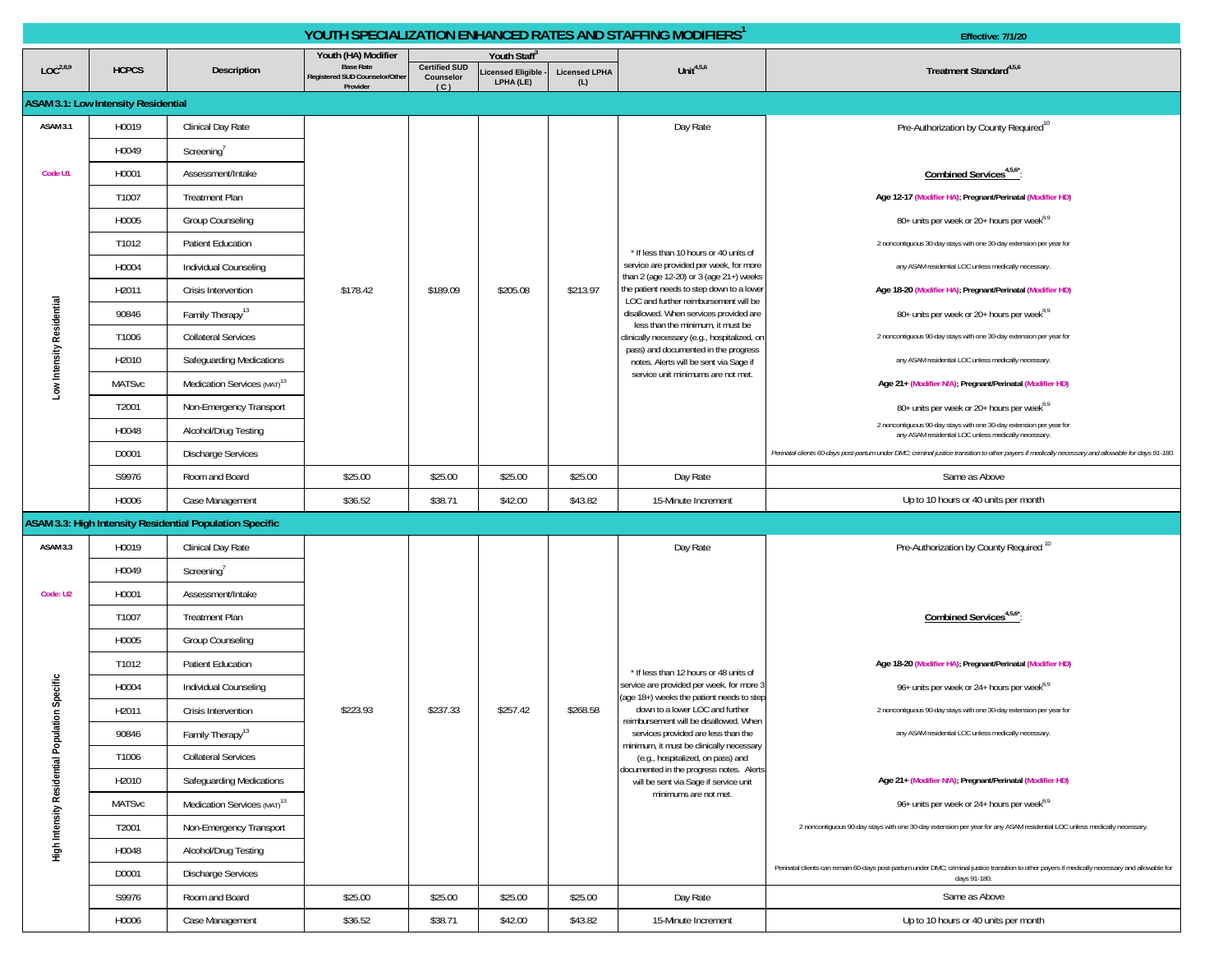|                                                                         |               |                                                                                 |                                                                                       |                                          |                                                      |                             | YOUTH SPECIALIZATION ENHANCED RATES AND STAFFING MODIFIERS <sup>1</sup>                                                                 | Effective: 7/1/20                                                                                                                                                |
|-------------------------------------------------------------------------|---------------|---------------------------------------------------------------------------------|---------------------------------------------------------------------------------------|------------------------------------------|------------------------------------------------------|-----------------------------|-----------------------------------------------------------------------------------------------------------------------------------------|------------------------------------------------------------------------------------------------------------------------------------------------------------------|
| LOC <sup>2,8,9</sup>                                                    | <b>HCPCS</b>  | Description                                                                     | Youth (HA) Modifier<br><b>Base Rate</b><br>Registered SUD Counselor/Other<br>Provider | <b>Certified SUD</b><br>Counselor<br>(C) | Youth Staff®<br><b>icensed Eligible</b><br>LPHA (LE) | <b>Licensed LPHA</b><br>(L) | Unit <sup>4,5,6</sup>                                                                                                                   | Treatment Standard <sup>4,5,6</sup>                                                                                                                              |
|                                                                         |               | ASAM 3.5 High Intensity Residential Non-Population Specific                     |                                                                                       |                                          |                                                      |                             |                                                                                                                                         |                                                                                                                                                                  |
| <b>ASAM 3.5</b>                                                         | H0019         | Clinical Day Rate                                                               |                                                                                       |                                          |                                                      |                             | Day Rate                                                                                                                                | Pre-Authorization by County Required <sup>10</sup>                                                                                                               |
|                                                                         | H0049         | Screening'                                                                      |                                                                                       |                                          |                                                      |                             |                                                                                                                                         |                                                                                                                                                                  |
| Code: U3                                                                | H0001         | Assessment/Intake                                                               |                                                                                       |                                          |                                                      |                             |                                                                                                                                         | Combined Services <sup>4,5,6*</sup> :                                                                                                                            |
|                                                                         | T1007         | <b>Treatment Plan</b>                                                           |                                                                                       |                                          |                                                      |                             |                                                                                                                                         | Age 12-17 (Modifier HA); Pregnant/Perinatal (Modifier HD)                                                                                                        |
|                                                                         | H0005         | Group Counseling                                                                |                                                                                       |                                          |                                                      |                             |                                                                                                                                         | 88+ units per week or 22+ hours per week <sup>8,9</sup>                                                                                                          |
|                                                                         | T1012         | Patient Education                                                               |                                                                                       |                                          |                                                      |                             |                                                                                                                                         | 2 noncontiguous 30-day stays with one 30-day extension per year for                                                                                              |
|                                                                         | H0004         | Individual Counseling                                                           |                                                                                       |                                          |                                                      |                             | * If less than 11 hours or 44 units of service                                                                                          | any ASAM residential LOC unless medically necessary.                                                                                                             |
|                                                                         | H2011         | Crisis Intervention                                                             | \$203.09                                                                              | \$215.24                                 | \$233.45                                             | \$243.57                    | are provided per week, for more than 2 (age<br>12-20) or 3 (age 21+) weeks the patient needs<br>to step down to a lower LOC and further | Age 18-20 (Modifier HA); Pregnant/Perinatal (Modifier HD)                                                                                                        |
|                                                                         | 90846         | Family Therapy <sup>13</sup>                                                    |                                                                                       |                                          |                                                      |                             | reimbursement will be disallowed. When<br>services provided are less than the minimum,                                                  | 88+ units per week or 22+ hours per week <sup>8,9</sup>                                                                                                          |
|                                                                         | T1006         | <b>Collateral Services</b>                                                      |                                                                                       |                                          |                                                      |                             | it must be clinically necessary (e.g.,<br>hospitalized, on pass) and documented in the                                                  | 2 noncontiguous 90-day stays with one 30-day extension per year for                                                                                              |
| High Intensity Residential<br>Non-Population Specific                   | H2010         | Safeguarding Medications                                                        |                                                                                       |                                          |                                                      |                             | progress notes. Alerts will be sent via Sage if<br>service unit minimums are not met.                                                   | any ASAM residential LOC unless medically necessary.                                                                                                             |
|                                                                         | <b>MATSvc</b> | Medication Services (MAT) <sup>13</sup>                                         |                                                                                       |                                          |                                                      |                             |                                                                                                                                         | Age 21+ (Modifier N/A); Pregnant/Perinatal (Modifier HD)                                                                                                         |
|                                                                         | T2001         | Non-Emergency Transport                                                         |                                                                                       |                                          |                                                      |                             |                                                                                                                                         | 88+ units per week or 22+ hours per week <sup>8,9</sup>                                                                                                          |
|                                                                         | H0048         | Alcohol/Drug Testing                                                            |                                                                                       |                                          |                                                      |                             |                                                                                                                                         | 2 noncontiguous 90-day stays with one 30-day extension per year at for<br>any ASAM residential LOC unless medically necessary.                                   |
|                                                                         | D0001         | <b>Discharge Services</b>                                                       |                                                                                       |                                          |                                                      |                             |                                                                                                                                         | Perinatal clients can remain 60-days post-partum under DMC; criminal justice transition to other payers if medically necessary and allowable for<br>days 91-180. |
|                                                                         | S9976         | Room and Board                                                                  | \$25.00                                                                               | \$25.00                                  | \$25.00                                              | \$25.00                     | Day Rate                                                                                                                                | Same as Above                                                                                                                                                    |
|                                                                         | H0006         | Case Management                                                                 | \$36.52                                                                               | \$38.71                                  | \$42.00                                              | \$43.82                     | 15-Minute Increment                                                                                                                     | Up to 10 hours or 40 units per month                                                                                                                             |
|                                                                         |               | ASAM 1-WM: Ambulatory Withdrawal Management without Extended On-Site Monitoring |                                                                                       |                                          |                                                      |                             |                                                                                                                                         |                                                                                                                                                                  |
| ASAM 1-WM                                                               | H0014-1       | <b>Ambulatory Detox</b>                                                         |                                                                                       |                                          |                                                      |                             |                                                                                                                                         | Combined Services <sup>4,5,6</sup> :                                                                                                                             |
|                                                                         | H0049         | Screening'                                                                      |                                                                                       |                                          |                                                      |                             |                                                                                                                                         |                                                                                                                                                                  |
| Code: U4                                                                | H0001         | Assessment/Intake                                                               |                                                                                       |                                          |                                                      |                             |                                                                                                                                         | Age 12-17 (Modifier HA); Pregnant/Perinatal (Modifier HD)                                                                                                        |
| + U7 or U8                                                              | T1007         | <b>Treatment Plan</b>                                                           |                                                                                       |                                          |                                                      |                             |                                                                                                                                         | (Authorized Service)                                                                                                                                             |
|                                                                         | H0005         | Group Counseling                                                                |                                                                                       |                                          |                                                      |                             |                                                                                                                                         |                                                                                                                                                                  |
|                                                                         | T1012         | <b>Patient Education</b>                                                        |                                                                                       |                                          |                                                      |                             |                                                                                                                                         | Age 18-20 (Modifier HA); Pregnant/Perinatal (Modifier HD)                                                                                                        |
|                                                                         | H0004         | Individual Counseling                                                           | \$230.10                                                                              | \$230.10                                 | \$230.10                                             | \$230.10                    | Day Rate                                                                                                                                |                                                                                                                                                                  |
|                                                                         | H2011         | Crisis Intervention                                                             |                                                                                       |                                          |                                                      |                             |                                                                                                                                         | Age 21+ (Modifier N/A); Pregnant/Perinatal (Modifier HD)                                                                                                         |
|                                                                         | 90846         | Family Therapy <sup>13</sup>                                                    |                                                                                       |                                          |                                                      |                             |                                                                                                                                         |                                                                                                                                                                  |
|                                                                         | T1006         | <b>Collateral Services</b>                                                      |                                                                                       |                                          |                                                      |                             |                                                                                                                                         | *If 1-WM services do not occur at a standalone site,                                                                                                             |
| Ambulatory Withdrawal Management<br>Without Extended On-Site Monitoring | H2010         | Medication Services (Non-MAT)                                                   |                                                                                       |                                          |                                                      |                             |                                                                                                                                         | add the "U Code" for the primary outpatient LOC as well:                                                                                                         |
|                                                                         | <b>MATSvc</b> | Medication Services (MAT) <sup>13</sup>                                         |                                                                                       |                                          |                                                      |                             |                                                                                                                                         | U7 - ASAM 1.0 and 1.0; U8 - ASAM 2.1.                                                                                                                            |
|                                                                         | H0048         | Alcohol/Drug Testing                                                            |                                                                                       |                                          |                                                      |                             |                                                                                                                                         | Maximum 14-days of service per episode <sup>8,9</sup>                                                                                                            |
|                                                                         | D0001         | <b>Discharge Services</b>                                                       |                                                                                       |                                          |                                                      |                             |                                                                                                                                         |                                                                                                                                                                  |
|                                                                         | H0006         | Case Management*                                                                | \$36.52                                                                               | \$38.71                                  | \$42.00                                              | \$43.82                     | 15-Minute Increment                                                                                                                     | Up to 10 hours or 40 units per month                                                                                                                             |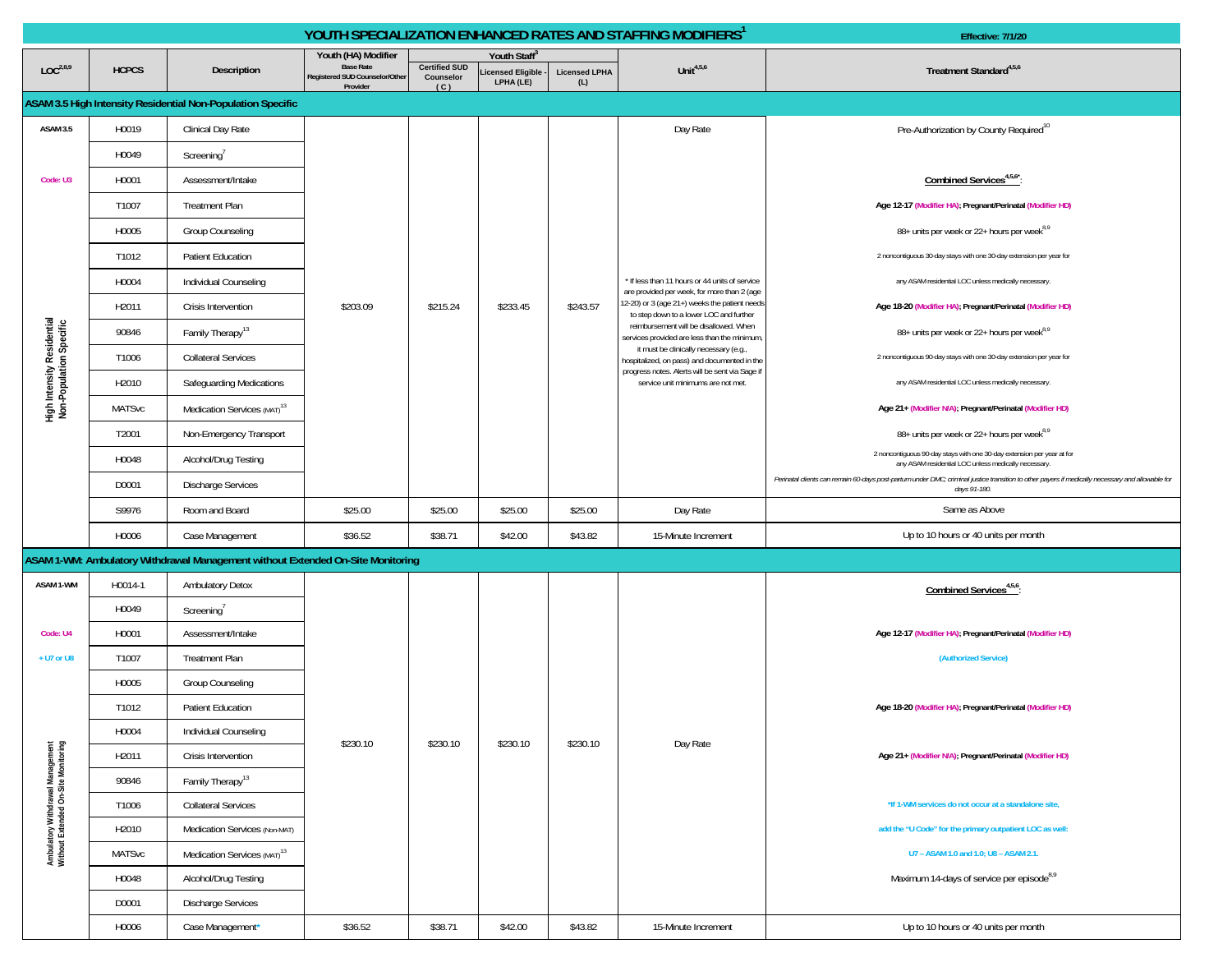|                                                                      |               |                                                                              |                                            |                      |                                 |                             | YOUTH SPECIALIZATION ENHANCED RATES AND STAFFING MODIFIERS <sup>1</sup> | Effective: 7/1/20                                         |
|----------------------------------------------------------------------|---------------|------------------------------------------------------------------------------|--------------------------------------------|----------------------|---------------------------------|-----------------------------|-------------------------------------------------------------------------|-----------------------------------------------------------|
|                                                                      |               |                                                                              | Youth (HA) Modifier<br><b>Base Rate</b>    | <b>Certified SUD</b> | Youth Staff <sup>3</sup>        |                             |                                                                         |                                                           |
| LOC <sup>2,8,9</sup>                                                 | <b>HCPCS</b>  | Description                                                                  | Registered SUD Counselor/Other<br>Provider | Counselor<br>(C)     | icensed Eligible -<br>LPHA (LE) | <b>Licensed LPHA</b><br>(L) | Unit $4,5,6$                                                            | Treatment Standard <sup>4,5,6</sup>                       |
|                                                                      |               | ASAM 2-WM: Ambulatory Withdrawal Management with Extended On-Site Monitoring |                                            |                      |                                 |                             |                                                                         |                                                           |
| ASAM 2-WM                                                            | H0014-1       | <b>Ambulatory Detox</b>                                                      |                                            |                      |                                 |                             |                                                                         | Combined Services <sup>4,5,6</sup>                        |
|                                                                      | H0049         | Screening <sup>'</sup>                                                       |                                            |                      |                                 |                             |                                                                         |                                                           |
| Code: U5                                                             | H0001         | Assessment/Intake                                                            |                                            |                      |                                 |                             |                                                                         | Age 12-17 (Modifier HA); Pregnant/Perinatal (Modifier HD) |
| + U7 or U8                                                           | T1007         | <b>Treatment Plan</b>                                                        |                                            |                      |                                 |                             |                                                                         | (Authorized Service)                                      |
|                                                                      | H0005         | Group Counseling                                                             |                                            |                      |                                 |                             |                                                                         |                                                           |
|                                                                      | T1012         | Patient Education                                                            |                                            |                      |                                 |                             |                                                                         | Age 18-20 (Modifier HA); Pregnant/Perinatal (Modifier HD) |
|                                                                      | H0004         | Individual Counseling                                                        | \$270.03                                   | \$270.03             | \$270.03                        | \$270.03                    | Day Rate                                                                |                                                           |
|                                                                      | H2011         | Crisis Intervention                                                          |                                            |                      |                                 |                             |                                                                         | Age 21+ (Modifier N/A); Pregnant/Perinatal (Modifier HD)  |
|                                                                      | 90846         | Family Therapy <sup>13</sup>                                                 |                                            |                      |                                 |                             |                                                                         | *If 2-WM services do not occur at a standalone site,      |
| Ambulatory Withdrawal Management with<br>Extended On-Site Monitoring | T1006         | <b>Collateral Services</b>                                                   |                                            |                      |                                 |                             |                                                                         | add the "U Code" for the primary outpatient LOC as well:  |
|                                                                      | H2010         | Medication Services (Non-MAT)                                                |                                            |                      |                                 |                             |                                                                         | U7 - ASAM 1.0 and 1.0; U8 - ASAM 2.1.                     |
|                                                                      | <b>MATSvc</b> | Medication Services (MAT) <sup>13</sup>                                      |                                            |                      |                                 |                             |                                                                         | Maximum 14-day stay per episode <sup>8,9</sup>            |
|                                                                      | H0048         | Alcohol/Drug Testing                                                         |                                            |                      |                                 |                             |                                                                         |                                                           |
|                                                                      | D0001         | Discharge Services                                                           |                                            |                      |                                 |                             |                                                                         |                                                           |
|                                                                      | H0006         | Case Management                                                              | \$36.52                                    | \$38.71              | \$42.00                         | \$43.82                     | 15-Minute Increment                                                     | Up to 10 hours or 40 units per month                      |
|                                                                      |               | ASAM 3.2-WM: Residential Withdrawal Management - Clinically Managed          |                                            |                      |                                 |                             |                                                                         |                                                           |
| ASAM 3.2-WM                                                          | H0012         | Subacute Detox Residential                                                   |                                            |                      |                                 |                             |                                                                         | Combined Services <sup>4,5,6</sup>                        |
|                                                                      | H0049         | Screening <sup>'</sup>                                                       |                                            |                      |                                 |                             |                                                                         |                                                           |
| Code: U9                                                             | H0001         | Assessment/Intake                                                            |                                            |                      |                                 |                             |                                                                         |                                                           |
|                                                                      | T1007         | <b>Treatment Plan</b>                                                        |                                            |                      |                                 |                             |                                                                         | Age 12-17 (Modifier HA); Pregnant/Perinatal (Modifier HD) |
|                                                                      | H0005         | Group Counseling                                                             |                                            |                      |                                 |                             |                                                                         |                                                           |
|                                                                      | T1012         | Patient Education                                                            |                                            |                      |                                 |                             |                                                                         | (Authorized Service)                                      |
|                                                                      | H0004         | Individual Counseling                                                        | \$338.01                                   | \$338.01             | \$338.01                        | \$338.01                    | Day Rate                                                                |                                                           |
|                                                                      | H2011         | Crisis Intervention                                                          |                                            |                      |                                 |                             |                                                                         | Age 18-20 (Modifier HA); Pregnant/Perinatal (Modifier HD) |
|                                                                      | 90846         | Family Therapy <sup>13</sup>                                                 |                                            |                      |                                 |                             |                                                                         |                                                           |
| Residential Withdrawal Management<br>Clinically Managed              | T1006         | <b>Collateral Services</b>                                                   |                                            |                      |                                 |                             |                                                                         | Age 21+ (Modifier N/A); Pregnant/Perinatal (Modifier HD)  |
|                                                                      | H2010         | Medication Services (Non-MAT)                                                |                                            |                      |                                 |                             |                                                                         |                                                           |
|                                                                      | MATSvc        | Medication Services (MAT) <sup>13</sup>                                      |                                            |                      |                                 |                             |                                                                         | Maximum 14-day stay per episode <sup>8,9</sup>            |
|                                                                      | H0048         | Alcohol/Drug Testing                                                         |                                            |                      |                                 |                             |                                                                         |                                                           |
|                                                                      | D0001         | Discharge Services                                                           |                                            |                      |                                 |                             |                                                                         |                                                           |
|                                                                      | S9976         | Room and Board                                                               | \$25.00                                    | \$25.00              | \$25.00                         | \$25.00                     | Day Rate                                                                | Same as Above                                             |
|                                                                      | H0006         | Case Management                                                              | \$36.52                                    | \$38.71              | \$42.00                         | \$43.82                     | 15-Minute Increment                                                     | Up to 10 hours or 40 units per month                      |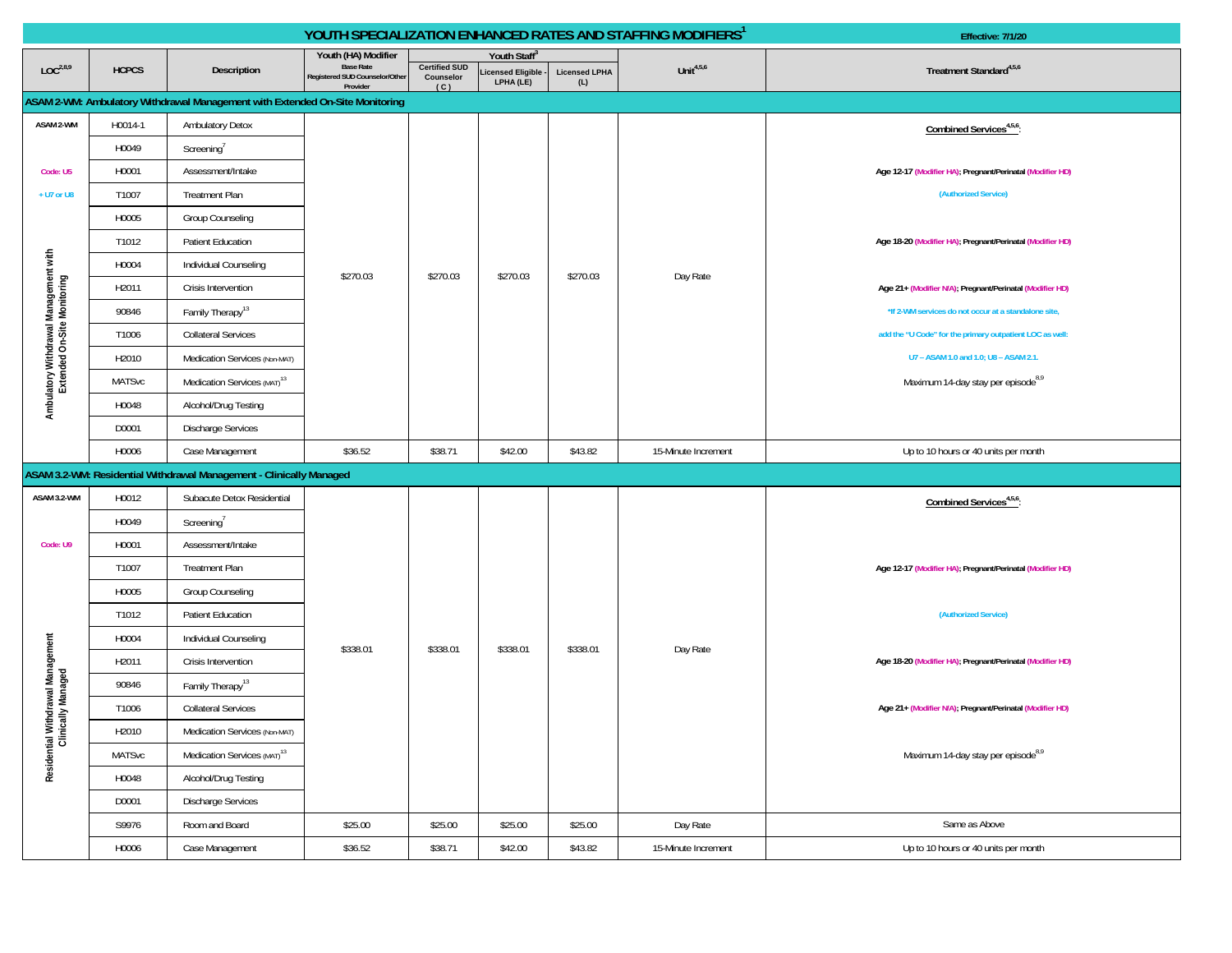|                                                        |                                                 |                                                                    |                                            |                      |                                         | YOUTH SPECIALIZATION ENHANCED RATES AND STAFFING MODIFIERS <sup>1</sup> | Effective: 7/1/20   |                                                           |
|--------------------------------------------------------|-------------------------------------------------|--------------------------------------------------------------------|--------------------------------------------|----------------------|-----------------------------------------|-------------------------------------------------------------------------|---------------------|-----------------------------------------------------------|
|                                                        |                                                 |                                                                    | Youth (HA) Modifier<br><b>Base Rate</b>    | <b>Certified SUD</b> | Youth Staff <sup>3</sup>                |                                                                         | Unit $4,5,6$        |                                                           |
| LOC <sup>2,8,9</sup>                                   | <b>HCPCS</b>                                    | Description                                                        | Registered SUD Counselor/Other<br>Provider | Counselor<br>(C)     | <b>Licensed Eligible -</b><br>LPHA (LE) | <b>Licensed LPHA</b><br>(L)                                             |                     | Treatment Standard <sup>4,5,6</sup>                       |
|                                                        |                                                 | ASAM 3.7-WM: Inpatient Withdrawal Management - Medically Monitored |                                            |                      |                                         |                                                                         |                     |                                                           |
| ASAM 3.7-WM                                            |                                                 | Subacute Detox Residential                                         |                                            |                      |                                         |                                                                         |                     | Combined Services <sup>4,5,6</sup> :                      |
|                                                        |                                                 | Screening <sup>7</sup>                                             |                                            |                      |                                         |                                                                         |                     |                                                           |
|                                                        |                                                 | Assessment/Intake                                                  |                                            |                      |                                         |                                                                         |                     |                                                           |
|                                                        |                                                 | <b>Treatment Plan</b>                                              |                                            |                      |                                         |                                                                         |                     | Age 12-17 (Modifier HA); Pregnant/Perinatal (Modifier HD) |
|                                                        |                                                 | <b>Group Counseling</b>                                            |                                            |                      |                                         |                                                                         |                     | (Authorized Service)                                      |
|                                                        |                                                 | Patient Education                                                  |                                            |                      |                                         |                                                                         |                     |                                                           |
|                                                        |                                                 | Individual Counseling                                              |                                            |                      |                                         |                                                                         |                     | Age 18-20 (Modifier HA); Pregnant/Perinatal (Modifier HD) |
|                                                        |                                                 | Crisis Intervention                                                | \$739.23                                   | \$739.23             | \$739.23                                | \$739.23                                                                | Day Rate            |                                                           |
|                                                        |                                                 | Family Therapy <sup>13</sup>                                       |                                            |                      |                                         |                                                                         |                     | Age 21+ (Modifier N/A); Pregnant/Perinatal (Modifier HD)  |
|                                                        |                                                 | <b>Collateral Services</b>                                         |                                            |                      |                                         |                                                                         |                     |                                                           |
| Inpatient Withdrawal Management<br>Medically Monitored |                                                 | Medication Services (Non-MAT)                                      |                                            |                      |                                         |                                                                         |                     |                                                           |
|                                                        | Refer to 837I Companion Guide for Configuration | Medication Services (MAT) <sup>13</sup>                            |                                            |                      |                                         |                                                                         |                     | Maximum 14-day stay per episode <sup>8,9</sup>            |
|                                                        |                                                 | Alcohol/Drug Testing                                               |                                            |                      |                                         |                                                                         |                     |                                                           |
|                                                        |                                                 | <b>Discharge Services</b>                                          |                                            |                      |                                         |                                                                         |                     |                                                           |
|                                                        |                                                 | Room and Board                                                     | \$25.00                                    | \$25.00              | \$25.00                                 | \$25.00                                                                 | Day Rate            | Same as Above                                             |
|                                                        |                                                 | Case Management                                                    | \$36.52                                    | \$38.71              | \$42.00                                 | \$43.82                                                                 | 15-Minute Increment | 1-40 Units per month                                      |
|                                                        |                                                 | ASAM 4-WM: Inpatient Withdrawal Management - Medically Managed     |                                            |                      |                                         |                                                                         |                     |                                                           |
| ASAM 4-WM                                              |                                                 | Acute Detox Residential                                            |                                            |                      |                                         |                                                                         |                     |                                                           |
|                                                        |                                                 | Screening <sup>7</sup>                                             |                                            |                      |                                         |                                                                         |                     |                                                           |
|                                                        |                                                 | Assessment/Intake                                                  |                                            |                      |                                         |                                                                         |                     | Combined Services <sup>4,5,6</sup> :                      |
|                                                        |                                                 | <b>Treatment Plan</b>                                              |                                            |                      |                                         |                                                                         |                     |                                                           |
|                                                        |                                                 | <b>Group Counseling</b>                                            |                                            |                      |                                         |                                                                         |                     | Age 12-17 (Modifier HA); Pregnant/Perinatal (Modifier HD) |
|                                                        | de for Configuration                            | <b>Patient Education</b>                                           |                                            |                      |                                         |                                                                         |                     | (Authorized Service)                                      |
|                                                        |                                                 | Individual Counseling                                              | \$785.43                                   | \$785.43             | \$785.43                                | \$785.43                                                                | Day Rate            |                                                           |
|                                                        |                                                 | Crisis Intervention                                                |                                            |                      |                                         |                                                                         |                     | Age 18-20 (Modifier HA); Pregnant/Perinatal (Modifier HD) |
|                                                        |                                                 | Family Therapy <sup>13</sup>                                       |                                            |                      |                                         |                                                                         |                     |                                                           |
| Inpatient Withdrawal Management<br>Medically Managed   | Refer to 8371 Companion Gu                      | <b>Collateral Services</b>                                         |                                            |                      |                                         |                                                                         |                     | Age 21+ (Modifier N/A); Pregnant/Perinatal (Modifier HD)  |
|                                                        |                                                 | Medication Services (Non-MAT)                                      |                                            |                      |                                         |                                                                         |                     | Maximum 14-day stay per episode <sup>8,9</sup>            |
|                                                        |                                                 | Medication Services (MAT) <sup>13</sup>                            |                                            |                      |                                         |                                                                         |                     |                                                           |
|                                                        |                                                 | Alcohol/Drug Testing                                               |                                            |                      |                                         |                                                                         |                     |                                                           |
|                                                        |                                                 | <b>Discharge Services</b>                                          |                                            |                      |                                         |                                                                         |                     |                                                           |
|                                                        |                                                 | Room and Board                                                     | \$25.00                                    | \$25.00              | \$25.00                                 | \$25.00                                                                 | Day Rate            | Same as Above                                             |
|                                                        |                                                 | Case Management                                                    | \$36.52                                    | \$38.71              | \$42.00                                 | \$43.82                                                                 | 15-Minute Increment | 1-40 Units per month                                      |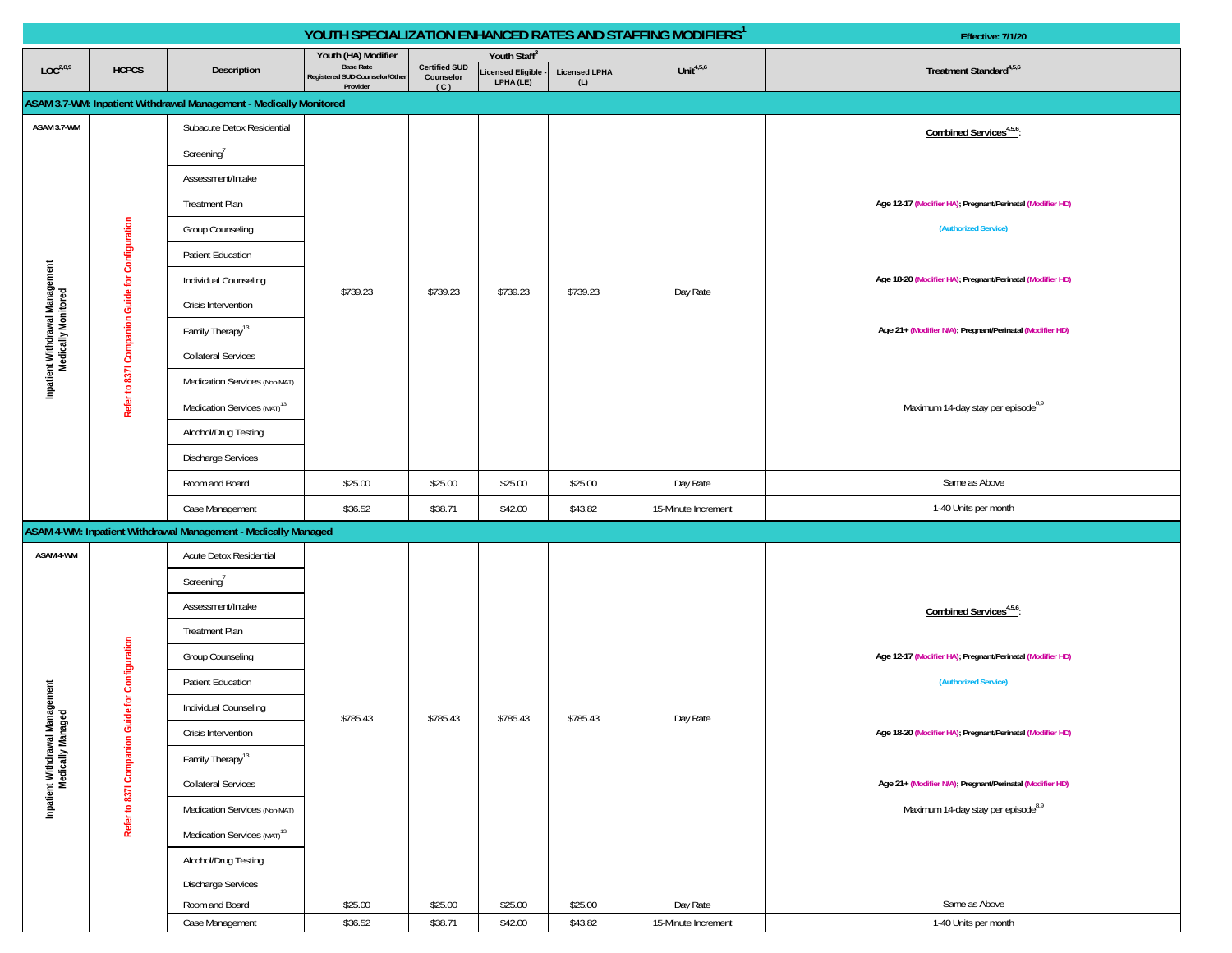|                                                                                                                             |                                                          |                                         |                                            |                      |                                 |                                                                                                                                                | YOUTH SPECIALIZATION ENHANCED RATES AND STAFFING MODIFIERS <sup>1</sup> | Effective: 7/1/20                                                                                                                                                 |
|-----------------------------------------------------------------------------------------------------------------------------|----------------------------------------------------------|-----------------------------------------|--------------------------------------------|----------------------|---------------------------------|------------------------------------------------------------------------------------------------------------------------------------------------|-------------------------------------------------------------------------|-------------------------------------------------------------------------------------------------------------------------------------------------------------------|
| LOC <sup>2,8,9</sup>                                                                                                        | <b>HCPCS</b>                                             | Description                             | Youth (HA) Modifier<br><b>Base Rate</b>    | <b>Certified SUD</b> | Youth Staff®                    | <b>Licensed LPHA</b>                                                                                                                           | Unit $4,5,6$                                                            | Treatment Standard <sup>4,5,6</sup>                                                                                                                               |
|                                                                                                                             |                                                          |                                         | Registered SUD Counselor/Other<br>Provider | Counselor<br>(C)     | icensed Eligible ·<br>LPHA (LE) | (L)                                                                                                                                            |                                                                         |                                                                                                                                                                   |
|                                                                                                                             | <b>ASAM 1-OTP: Opioid Treatment Program<sup>15</sup></b> |                                         |                                            |                      |                                 |                                                                                                                                                |                                                                         |                                                                                                                                                                   |
| ASAM 1-OTP                                                                                                                  | H0049                                                    | Screening <sup>7</sup>                  |                                            | \$15.00              |                                 |                                                                                                                                                | 10-Minute Increment                                                     | Maximum Two Units Per Patient Per Day Per Provider Site                                                                                                           |
| Code: UA, HG                                                                                                                | H0001                                                    | Assessment/Intake                       |                                            | \$16.65              |                                 |                                                                                                                                                | 10-Minute Increment                                                     |                                                                                                                                                                   |
|                                                                                                                             |                                                          |                                         |                                            | \$23.84 perinatal    |                                 |                                                                                                                                                |                                                                         |                                                                                                                                                                   |
|                                                                                                                             | T1007                                                    | <b>Treatment Plan</b>                   |                                            | \$16.65              |                                 |                                                                                                                                                | 10-Minute Increment                                                     |                                                                                                                                                                   |
|                                                                                                                             |                                                          |                                         |                                            | \$23.84 perinatal    |                                 |                                                                                                                                                |                                                                         |                                                                                                                                                                   |
|                                                                                                                             |                                                          |                                         |                                            | \$3.80               |                                 |                                                                                                                                                |                                                                         |                                                                                                                                                                   |
|                                                                                                                             | H0005                                                    | <b>Group Counseling</b>                 |                                            | \$6.09 perinatal     |                                 |                                                                                                                                                | 10-Minute Increment                                                     |                                                                                                                                                                   |
|                                                                                                                             |                                                          |                                         | \$3.80                                     |                      |                                 |                                                                                                                                                |                                                                         | Combined Services <sup>4,5,6</sup>                                                                                                                                |
|                                                                                                                             | T1012                                                    | <b>Patient Education</b>                |                                            | \$6.09 perinatal     |                                 |                                                                                                                                                | 10-Minute Increment                                                     | Age 12-17 (Modifier HA); Pregnant/Perinatal (Modifier HD)                                                                                                         |
|                                                                                                                             |                                                          |                                         |                                            | \$16.65              |                                 |                                                                                                                                                |                                                                         | (Authorized Service)                                                                                                                                              |
|                                                                                                                             | H0004                                                    | Individual Counseling                   |                                            | \$23.84 perinatal    |                                 |                                                                                                                                                | 10-Minute Increment                                                     |                                                                                                                                                                   |
|                                                                                                                             |                                                          |                                         |                                            | \$16.65              |                                 |                                                                                                                                                |                                                                         |                                                                                                                                                                   |
|                                                                                                                             | H2011                                                    | Crisis Intervention                     |                                            | \$23.84 perinatal    |                                 |                                                                                                                                                | 10-Minute Increment                                                     | County authorization, and for methadone: parental consent and 2 unsuccessful detoxification attempts or drug free<br>treatment episodes within a 12 month period. |
|                                                                                                                             | 90846                                                    | Medical Psychotherapy <sup>13</sup>     |                                            |                      |                                 | \$16.65                                                                                                                                        | 10-Minute Increment                                                     |                                                                                                                                                                   |
|                                                                                                                             |                                                          |                                         |                                            |                      |                                 | \$23.84 perinatal                                                                                                                              |                                                                         | Age 18-20 (Modifier HA); Pregnant/Perinatal (Modifier HD)                                                                                                         |
| Opioid Treatment Programs<br>If two rates - the higher rate is for perinatal<br>Authorization by County Required for Minors | T1006                                                    | <b>Collateral Services</b>              | \$16.65                                    |                      |                                 |                                                                                                                                                | 10-Minute Increment                                                     | Age 21+ (Modifier N/A); Pregnant/Perinatal (Modifier HD)                                                                                                          |
|                                                                                                                             |                                                          |                                         | \$23.84 perinatal                          |                      |                                 |                                                                                                                                                |                                                                         | No less than                                                                                                                                                      |
|                                                                                                                             | H2010                                                    | Medication Services (Non-MAT)           |                                            | \$16.65              |                                 | 5 units or 50-minutes, and no more than 20 units or 200<br>10-Minute Increment<br>minutes unless medically necessary, per month <sup>8,9</sup> |                                                                         |                                                                                                                                                                   |
|                                                                                                                             |                                                          |                                         | \$23.84 perinatal                          |                      |                                 |                                                                                                                                                |                                                                         |                                                                                                                                                                   |
|                                                                                                                             | <b>MATSvc</b>                                            | Medication Services (MAT) <sup>13</sup> |                                            |                      |                                 | \$16.65                                                                                                                                        | 10-Minute Increment                                                     | Alerts will be sent via Sage if service units' minimums are not met.                                                                                              |
|                                                                                                                             |                                                          |                                         |                                            |                      |                                 | \$23.84 perinatal                                                                                                                              |                                                                         |                                                                                                                                                                   |
|                                                                                                                             | H0048                                                    | Alcohol/Drug Testing                    |                                            | \$0.00               |                                 |                                                                                                                                                | per Test                                                                |                                                                                                                                                                   |
|                                                                                                                             | G9228                                                    | Syphilis Test                           |                                            | \$0.00               |                                 |                                                                                                                                                | per Test                                                                |                                                                                                                                                                   |
|                                                                                                                             | G9359                                                    | Tuberculosis (TB) Test                  |                                            | \$0.00               |                                 |                                                                                                                                                | per Test                                                                |                                                                                                                                                                   |
|                                                                                                                             | G0432                                                    |                                         |                                            |                      |                                 |                                                                                                                                                |                                                                         |                                                                                                                                                                   |
|                                                                                                                             | G0433                                                    | Human Immunodeficiency                  |                                            | \$0.00               |                                 |                                                                                                                                                |                                                                         |                                                                                                                                                                   |
|                                                                                                                             | G0435                                                    | Virus (HIV) Test                        |                                            |                      |                                 |                                                                                                                                                | per Test                                                                |                                                                                                                                                                   |
|                                                                                                                             | G0475                                                    |                                         |                                            |                      |                                 |                                                                                                                                                |                                                                         |                                                                                                                                                                   |
|                                                                                                                             | G0472                                                    | Hepatitis C Virus (HCV) Test            |                                            | \$0.00               |                                 |                                                                                                                                                | per Test                                                                |                                                                                                                                                                   |
|                                                                                                                             |                                                          |                                         |                                            | \$16.65              |                                 |                                                                                                                                                |                                                                         |                                                                                                                                                                   |
|                                                                                                                             | D0001                                                    | <b>Discharge Services</b>               |                                            | \$23.84 perinatal    |                                 |                                                                                                                                                | 10-Minute Increment                                                     |                                                                                                                                                                   |
|                                                                                                                             | H0006                                                    | Case Management                         | \$36.52                                    | \$38.71              | \$42.00                         | \$43.82                                                                                                                                        | 15-Minute Increment                                                     | Up to 10 hours or 40 units per month                                                                                                                              |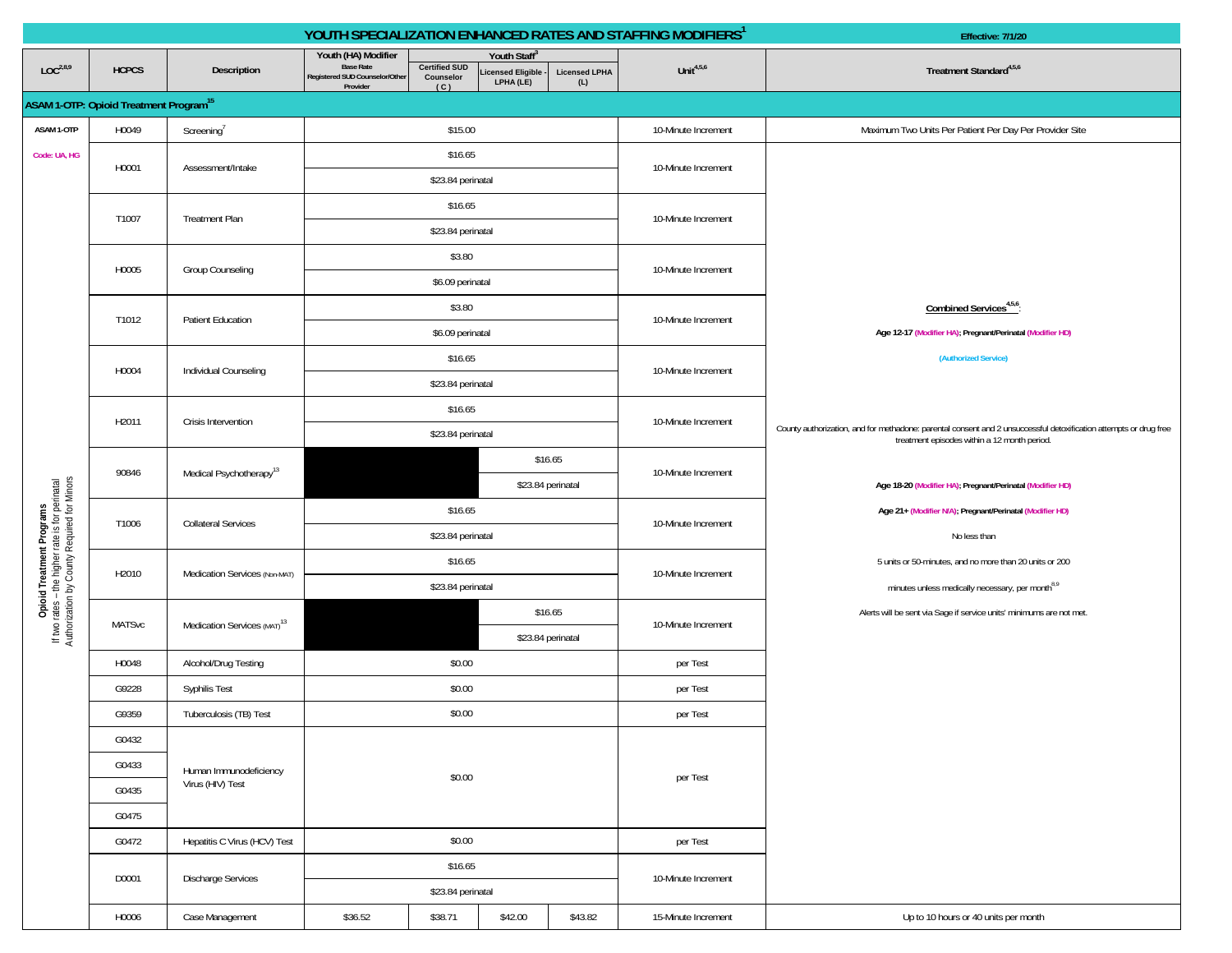|                                                |              |                                     | YOUTH SPECIALIZATION ENHANCED RATES AND STAFFING MODIFIERS <sup>1</sup>                                                           |                                                                                           |                                                           | Effective: 7/1/20                   |                                                           |  |  |  |  |
|------------------------------------------------|--------------|-------------------------------------|-----------------------------------------------------------------------------------------------------------------------------------|-------------------------------------------------------------------------------------------|-----------------------------------------------------------|-------------------------------------|-----------------------------------------------------------|--|--|--|--|
| LOC <sup>2,8,9</sup>                           | <b>HCPCS</b> | Description                         | Youth (HA) Modifier<br><b>Base Rate</b><br><b>Certified SUD</b><br>Registered SUD Counselor/Other<br>Counselor<br>Provider<br>(C) | Youth Staff <sup>3</sup><br><b>Licensed LPHA</b><br>Licensed Eligible<br>LPHA (LE)<br>(L) | Unit $4,5,6$                                              | Treatment Standard <sup>4,5,6</sup> |                                                           |  |  |  |  |
|                                                |              |                                     |                                                                                                                                   |                                                                                           | MEDICATIONS FOR ADDICTION TREATMENT - OTP SETTING4,5,6,11 |                                     |                                                           |  |  |  |  |
|                                                |              |                                     |                                                                                                                                   | METHADONE <sup>15</sup>                                                                   |                                                           |                                     |                                                           |  |  |  |  |
|                                                |              |                                     |                                                                                                                                   | \$14.20<br>Per Day                                                                        |                                                           |                                     | Age 12-21 (Modifier HA); Pregnant/Perinatal (Modifier HD) |  |  |  |  |
|                                                |              |                                     |                                                                                                                                   | \$15.29 perinatal                                                                         |                                                           |                                     |                                                           |  |  |  |  |
|                                                | H0020        | Methadone                           |                                                                                                                                   | <b>LABEL NAME</b>                                                                         |                                                           | NATIONAL DRUG CODE (NDC)            | <b>DOSAGE/FORM</b>                                        |  |  |  |  |
|                                                |              |                                     |                                                                                                                                   | N/A                                                                                       |                                                           | N/A                                 | N/A                                                       |  |  |  |  |
|                                                |              |                                     |                                                                                                                                   | NALTREXONE GENERIC <sup>15</sup>                                                          |                                                           |                                     |                                                           |  |  |  |  |
|                                                |              |                                     |                                                                                                                                   | \$19.06                                                                                   | per Face to Face Visit                                    |                                     | Age 12-21 (Modifier HA); Pregnant/Perinatal (Modifier HD) |  |  |  |  |
|                                                | S5000A       | Naltrexone Generic                  |                                                                                                                                   | <b>LABEL NAME</b>                                                                         |                                                           | NATIONAL DRUG CODE (NDC)            | DOSAGE/FORM                                               |  |  |  |  |
|                                                |              |                                     |                                                                                                                                   | Vivitrol                                                                                  |                                                           | 65757030001                         | 380 MG VIAL + DILUENT                                     |  |  |  |  |
| BUPRENORPHINE HCL (MONO) GENERIC <sup>14</sup> |              |                                     |                                                                                                                                   |                                                                                           |                                                           |                                     |                                                           |  |  |  |  |
|                                                |              |                                     |                                                                                                                                   | \$29.27                                                                                   |                                                           |                                     |                                                           |  |  |  |  |
|                                                |              |                                     |                                                                                                                                   | \$34.58 perinatal                                                                         | Per Day                                                   |                                     | Age 12-21 (Modifier HA); Pregnant/Perinatal (Modifier HD) |  |  |  |  |
|                                                |              |                                     |                                                                                                                                   | <b>LABEL NAME</b>                                                                         |                                                           | NATIONAL DRUG CODE (NDC)            | <b>DOSAGE/FORM</b>                                        |  |  |  |  |
|                                                |              |                                     |                                                                                                                                   | Buprenorphine                                                                             |                                                           | 00054017613                         | 2 MG TABLET SL                                            |  |  |  |  |
|                                                |              |                                     |                                                                                                                                   | Buprenorphine                                                                             |                                                           | 00228315603                         | 2 MG TABLET SL                                            |  |  |  |  |
|                                                |              |                                     |                                                                                                                                   | Buprenorphine                                                                             |                                                           | 00378092393                         | 2 MG TABLET SL                                            |  |  |  |  |
|                                                |              |                                     |                                                                                                                                   | Buprenorphine                                                                             |                                                           | 42858050103                         | 2 MG TABLET SL                                            |  |  |  |  |
|                                                | S5000B       | Buprenorphine HCL<br>(Mono) Generic |                                                                                                                                   | Buprenorphine                                                                             |                                                           | 50383092493                         | 2 MG TABLET SL                                            |  |  |  |  |
|                                                |              |                                     |                                                                                                                                   | Buprenorphine                                                                             |                                                           | 62756045983                         | 2 MG TABLET SL                                            |  |  |  |  |
|                                                |              |                                     |                                                                                                                                   | Buprenorphine                                                                             |                                                           | 00054017713                         | 8 MG TABLET SL                                            |  |  |  |  |
|                                                |              |                                     |                                                                                                                                   | Buprenorphine                                                                             |                                                           | 00228315303                         | 8 MG TABLET SL                                            |  |  |  |  |
|                                                |              |                                     |                                                                                                                                   | Buprenorphine                                                                             |                                                           | 00378092493                         | 8 MG TABLET SL                                            |  |  |  |  |
|                                                |              |                                     |                                                                                                                                   | Buprenorphine                                                                             |                                                           | 42858050203                         | 8 MG TABLET SL                                            |  |  |  |  |
|                                                |              |                                     |                                                                                                                                   | Buprenorphine                                                                             |                                                           | 50383093093                         | 8 MG TABLET SL                                            |  |  |  |  |
|                                                |              |                                     |                                                                                                                                   | Buprenorphine                                                                             |                                                           | 62756046083                         | 8 MG TABLET SL                                            |  |  |  |  |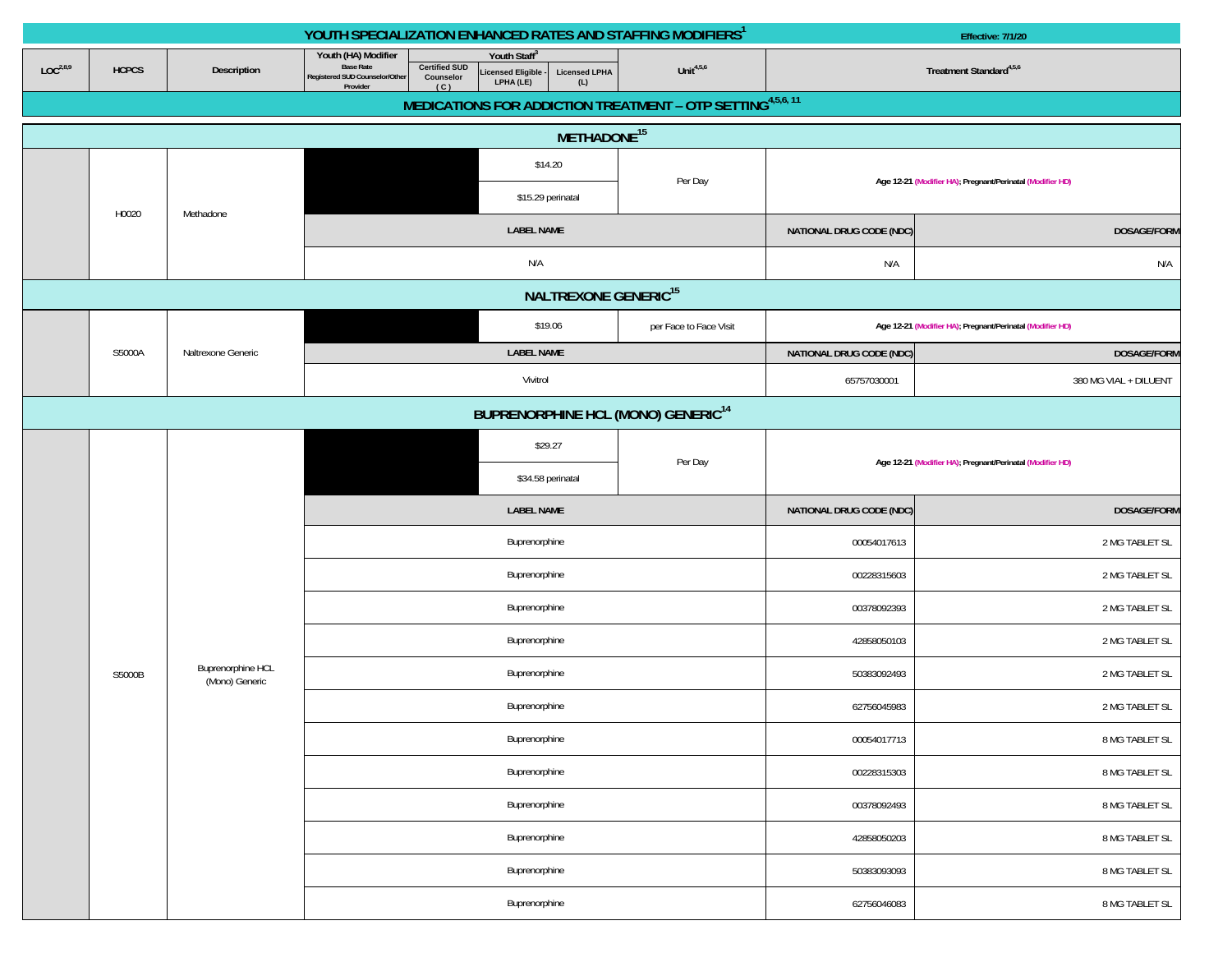|                      |                 |                           | YOUTH SPECIALIZATION ENHANCED RATES AND STAFFING MODIFIERS <sup>1</sup>               |                                                                                            |                             |              | Effective: 7/1/20                                         |                       |  |
|----------------------|-----------------|---------------------------|---------------------------------------------------------------------------------------|--------------------------------------------------------------------------------------------|-----------------------------|--------------|-----------------------------------------------------------|-----------------------|--|
| LOC <sup>2,8,9</sup> | <b>HCPCS</b>    | Description               | Youth (HA) Modifier<br><b>Base Rate</b><br>Registered SUD Counselor/Other<br>Provider | Youth Staff®<br><b>Certified SUD</b><br>Licensed Eligible<br>Counselor<br>LPHA (LE)<br>(C) | <b>Licensed LPHA</b><br>(L) | Unit $4,5,6$ | Treatment Standard <sup>4,5,6</sup>                       |                       |  |
|                      |                 |                           |                                                                                       | MEDICATIONS FOR ADDICTION TREATMENT - OTP SETTING4,5,6,11                                  |                             |              |                                                           |                       |  |
|                      |                 |                           |                                                                                       | BUPRENORPHINE - NALOXONE COMBINATION - GENERIC <sup>14</sup>                               |                             |              |                                                           |                       |  |
|                      |                 |                           |                                                                                       | \$31.03<br>\$36.33 perinatal                                                               |                             | Per Day      | Age 12-21 (Modifier HA), Pregnant/Perinatal (Modifier HD) |                       |  |
|                      |                 |                           |                                                                                       | <b>LABEL NAME</b>                                                                          |                             |              | NATIONAL DRUG CODE (NDC)                                  | DOSAGE/FORM           |  |
|                      |                 |                           |                                                                                       | Bunavail                                                                                   |                             |              | 59385001630                                               | 6.3-1 MG FILM         |  |
|                      |                 |                           |                                                                                       | Bunavail                                                                                   |                             |              | 59385001230                                               | 2.1-0.3 MG FILM       |  |
|                      |                 |                           |                                                                                       | Bunavail                                                                                   |                             |              | 59385001430                                               | 4.2-0.7 MG FILM       |  |
|                      |                 |                           |                                                                                       | Buprenorphin-Naloxon                                                                       |                             | 00054018913  | 8-2 MG SL                                                 |                       |  |
|                      |                 |                           |                                                                                       | Buprenorphin-Naloxon                                                                       |                             |              | 00228315573                                               | 8-2 MG SL             |  |
|                      |                 |                           |                                                                                       | Buprenorphin-Naloxon                                                                       |                             |              | 00406192403                                               | 8-2 MG SL             |  |
|                      |                 |                           |                                                                                       | Buprenorphin-Naloxon                                                                       |                             |              | 00406802003                                               | 8-2 MG SL             |  |
|                      |                 |                           |                                                                                       | Buprenorphin-Naloxon                                                                       |                             |              | 50383028793                                               | 8-2 MG SL             |  |
|                      |                 |                           |                                                                                       | Buprenorphin-Naloxon                                                                       |                             | 62175045832  | 8-2 MG SL                                                 |                       |  |
|                      |                 |                           |                                                                                       | Buprenorphin-Naloxon                                                                       |                             |              | 62756097083                                               | 8-2 MG SL             |  |
|                      |                 |                           |                                                                                       | Buprenorphin-Naloxon                                                                       |                             |              | 65162041503                                               | 8-2 MG SL             |  |
|                      |                 |                           |                                                                                       | Buprenorph-Naloxn                                                                          |                             |              | 00054018813                                               | 2-0.5 MG SL           |  |
|                      |                 |                           |                                                                                       | Buprenorph-Naloxn                                                                          |                             |              | 00228315473                                               | 2-0.5 MG SL           |  |
|                      |                 | Buprenorphine - (Naloxone |                                                                                       | Buprenorph-Naloxn                                                                          |                             |              | 00406192303                                               | 2-0.5 MG SL           |  |
|                      | S5000BN         | Combination) Generic      |                                                                                       | Buprenorph-Naloxn                                                                          |                             |              | 00406800503                                               | 2-0.5 MG SL           |  |
|                      |                 |                           |                                                                                       | Buprenorph-Naloxn                                                                          |                             |              | 50383029493                                               | 2-0.5 MG SL           |  |
|                      |                 |                           |                                                                                       | Buprenorph-Naloxn                                                                          |                             |              | 62175045232                                               | 2-0.5 MG SL           |  |
|                      |                 |                           |                                                                                       | Buprenorph-Naloxn                                                                          |                             |              | 62756096983                                               | 2-0.5 MG SL           |  |
|                      |                 |                           |                                                                                       | Buprenorph-Naloxn                                                                          |                             |              | 65162041603                                               | 2-0.5 MG SL           |  |
|                      | Buprenorp-Nalox |                           |                                                                                       |                                                                                            |                             |              | 43598058230                                               | 8-2 MG SL FILM        |  |
|                      |                 |                           |                                                                                       | Suboxone                                                                                   |                             |              | 12496120403                                               | 4 MG-1 MG SL FILM     |  |
|                      |                 |                           |                                                                                       | Suboxone                                                                                   |                             |              | 12496121203                                               | 12 MG-3 MG SL FILM    |  |
|                      |                 |                           |                                                                                       | Suboxone                                                                                   |                             |              | 12496120201                                               | 2 MG-0.5 MG SL FILM   |  |
|                      |                 |                           |                                                                                       | Suboxone                                                                                   |                             |              | 12496120203                                               | 2 MG-0.5 MG SL FILM   |  |
|                      |                 |                           |                                                                                       | Suboxone                                                                                   |                             |              | 12496120803                                               | 8 MG-2 MG SL FILM     |  |
|                      |                 |                           |                                                                                       | Suboxone                                                                                   |                             |              | 12496120801                                               | 8 MG-2 MG SL FILM     |  |
|                      |                 |                           |                                                                                       | Zubsolv                                                                                    |                             |              | 54123011430                                               | 11.4-2.9 MG TABLET SL |  |
|                      |                 |                           |                                                                                       | Zubsolv                                                                                    |                             |              | 54123090730                                               | 0.7-0.18 MG TABLET SL |  |
|                      |                 |                           |                                                                                       | Zubsolv                                                                                    |                             |              | 54123091430                                               | 1.4-0.36 MG TABLET SL |  |
|                      |                 |                           |                                                                                       | Zubsolv                                                                                    |                             |              | 54123092930                                               | 2.9-0.71 MG TABLET SL |  |
|                      |                 |                           |                                                                                       | Zubsolv                                                                                    |                             |              | 54123095730                                               | 5.7-1.4 MG TABLET SL  |  |
|                      |                 |                           |                                                                                       | Zubsolv                                                                                    |                             |              | 54123098630                                               | 8.6-2.1 MG TABLET SL  |  |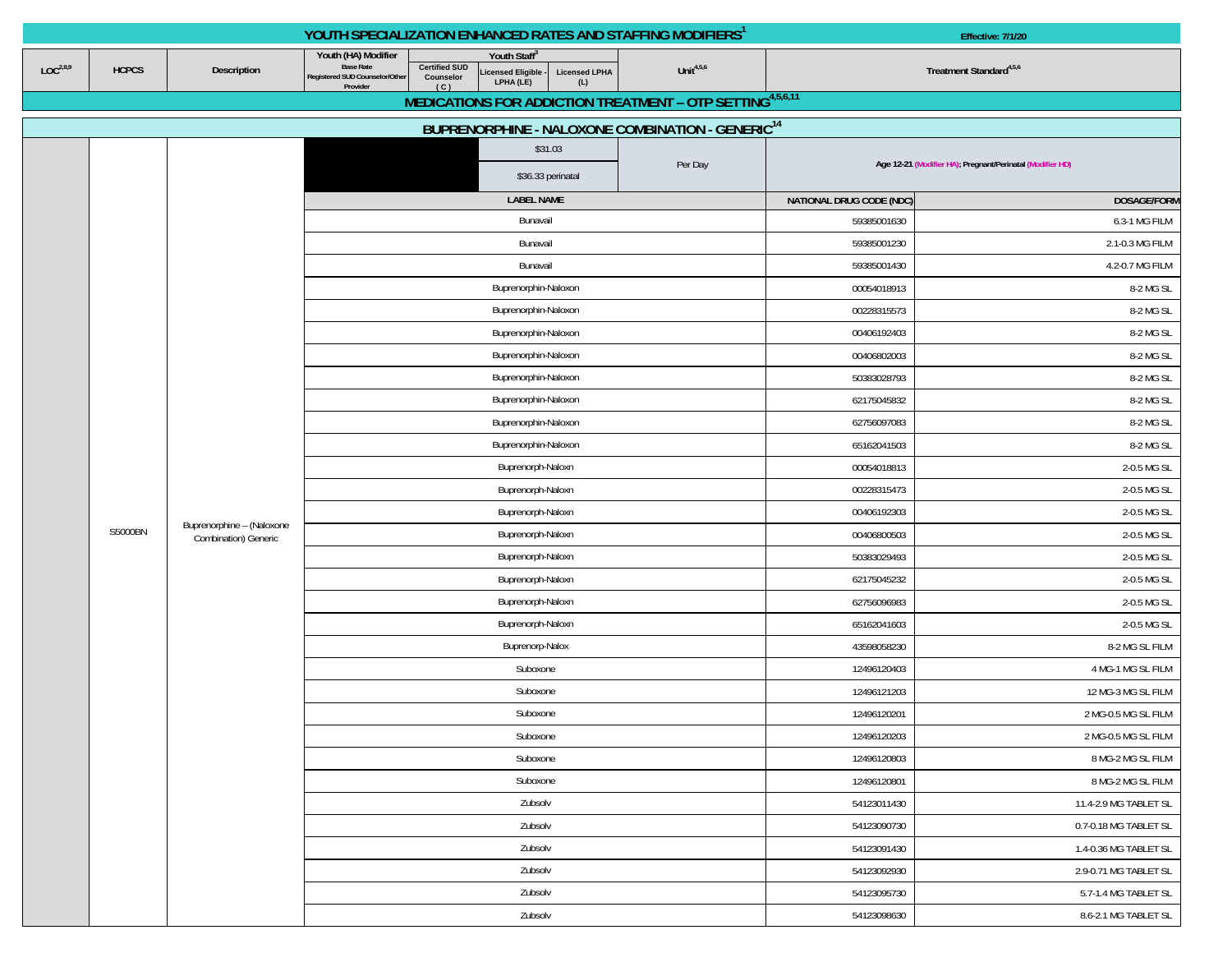|                      |              |                      | YOUTH SPECIALIZATION ENHANCED RATES AND STAFFING MODIFIERS <sup>1</sup>                                                                                                                                             |              | Effective: 7/1/20                   |                                                           |  |
|----------------------|--------------|----------------------|---------------------------------------------------------------------------------------------------------------------------------------------------------------------------------------------------------------------|--------------|-------------------------------------|-----------------------------------------------------------|--|
| LOC <sup>2,8,9</sup> | <b>HCPCS</b> | Description          | Youth (HA) Modifier<br>Youth Staff<br><b>Base Rate</b><br><b>Certified SUD</b><br>Licensed Eligible -<br>LPHA (LE)<br><b>Licensed LPHA</b><br>Registered SUD Counselor/Other<br>Counselor<br>(L)<br>Provider<br>(C) | Unit $4,5,6$ | Treatment Standard <sup>4,5,6</sup> |                                                           |  |
|                      |              |                      | MEDICATIONS FOR ADDICTION TREATMENT - OTP SETTING <sup>11</sup>                                                                                                                                                     |              |                                     |                                                           |  |
|                      |              |                      | <b>DISULFIRAM - GENERIC<sup>14</sup></b>                                                                                                                                                                            |              |                                     |                                                           |  |
|                      |              |                      | \$10.22                                                                                                                                                                                                             | Per Day      |                                     | Age 12-21 (Modifier HA); Pregnant/Perinatal (Modifier HD) |  |
|                      |              |                      | \$10.37 perinatal                                                                                                                                                                                                   |              |                                     |                                                           |  |
|                      |              |                      | <b>LABEL NAME</b>                                                                                                                                                                                                   |              | NATIONAL DRUG CODE (NDC)            | <b>DOSAGE/FORM</b>                                        |  |
|                      |              |                      | Antabuse                                                                                                                                                                                                            |              | 51285052302                         | 250 MG TABLET                                             |  |
|                      |              |                      | Antabuse                                                                                                                                                                                                            |              | 51285052402                         | 500 MG TABLET                                             |  |
|                      |              |                      | Disulfiram                                                                                                                                                                                                          |              | 00054035613                         | 250 MG TABLET                                             |  |
|                      |              |                      | Disulfiram                                                                                                                                                                                                          |              | 250 MG TABLET<br>00054035625        |                                                           |  |
|                      |              |                      | Disulfiram                                                                                                                                                                                                          |              | 00093503501                         | 250 MG TABLET                                             |  |
|                      | S5000C       | Disulfiram - Generic | Disulfiram                                                                                                                                                                                                          |              | 00378414001                         | 250 MG TABLET                                             |  |
|                      |              |                      | Disulfiram                                                                                                                                                                                                          | 47781060730  |                                     |                                                           |  |
|                      |              |                      | Disulfiram                                                                                                                                                                                                          |              | 64980017101                         | 250 MG TABLET                                             |  |
|                      |              |                      | Disulfiram                                                                                                                                                                                                          |              | 64980017103                         | 250 MG TABLET                                             |  |
|                      |              |                      | Disulfiram                                                                                                                                                                                                          |              | 00054035713                         | 500 MG TABLET                                             |  |
|                      |              |                      | Disulfiram                                                                                                                                                                                                          |              | 00054035725                         | 500 MG TABLET                                             |  |
|                      |              |                      | Disulfiram                                                                                                                                                                                                          |              | 00093503601                         | 500 MG TABLET                                             |  |
|                      |              |                      | Disulfiram                                                                                                                                                                                                          |              | 00378414101                         | 500 MG TABLET                                             |  |
|                      |              |                      | Disulfiram                                                                                                                                                                                                          |              | 64980017203                         | 500 MG TABLET                                             |  |
|                      |              |                      | NALOXONE HCL <sup>14</sup>                                                                                                                                                                                          |              |                                     |                                                           |  |
|                      |              |                      | \$144.66                                                                                                                                                                                                            | per 2 Units  |                                     | Age 12-21 (Modifier HA); Pregnant/Perinatal (Modifier HD) |  |
|                      | S5000D       | Naloxone HCL         | <b>LABEL NAME</b>                                                                                                                                                                                                   |              | NATIONAL DRUG CODE (NDC)            | DOSAGE/FORM                                               |  |
|                      |              |                      | Narcan                                                                                                                                                                                                              |              | 69547035302<br>4 MG NASAL SPRAY     |                                                           |  |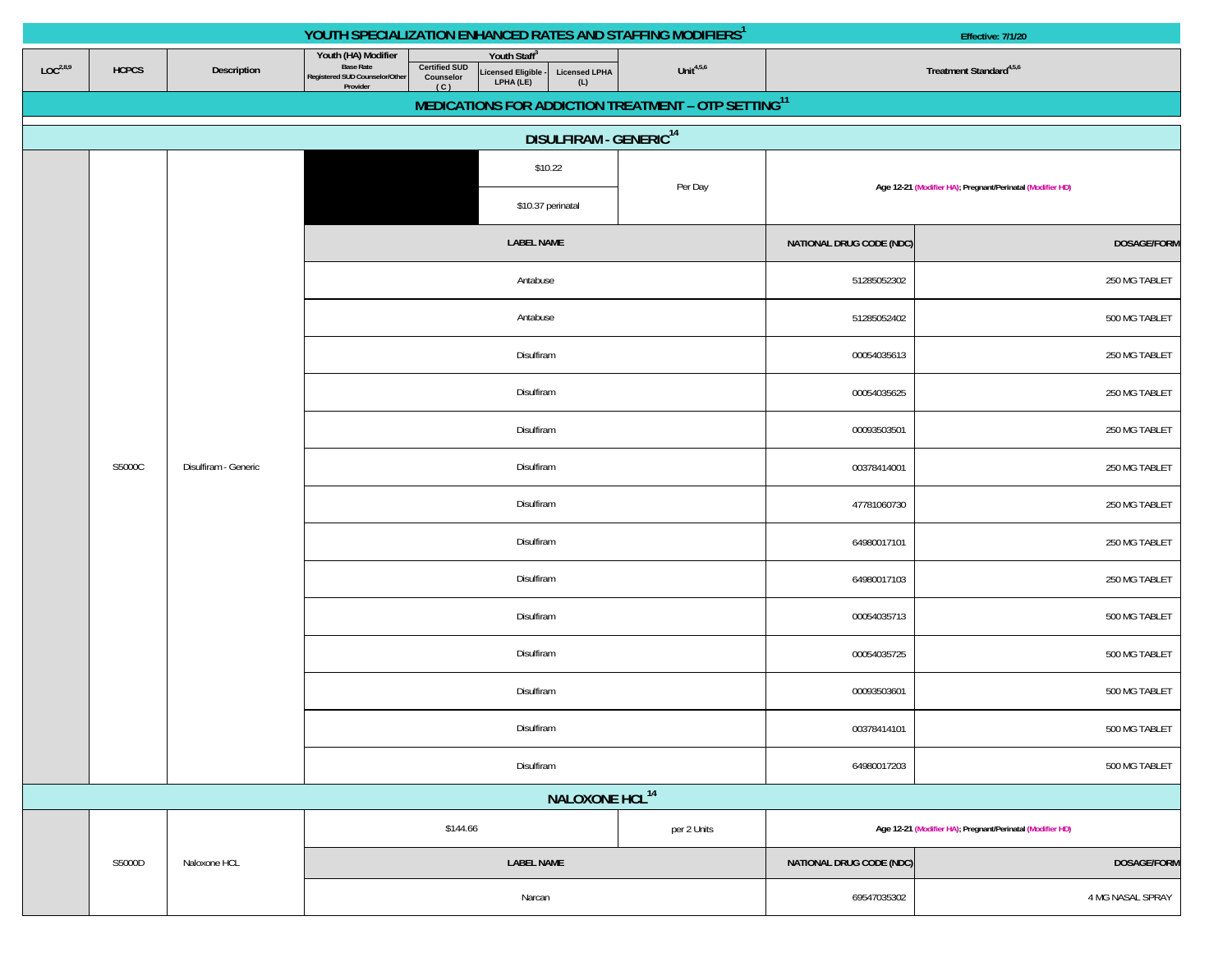| YOUTH SPECIALIZATION ENHANCED RATES AND STAFFING MODIFIERS <sup>1</sup><br>Effective: 7/1/20        |                                       |                                                              |                                                                                       |                                          |                                                           |                             |                                         |                                                                                                                                                                                                                                                                                                                                 |  |  |  |
|-----------------------------------------------------------------------------------------------------|---------------------------------------|--------------------------------------------------------------|---------------------------------------------------------------------------------------|------------------------------------------|-----------------------------------------------------------|-----------------------------|-----------------------------------------|---------------------------------------------------------------------------------------------------------------------------------------------------------------------------------------------------------------------------------------------------------------------------------------------------------------------------------|--|--|--|
| LOC <sup>2,8,9</sup>                                                                                | <b>HCPCS</b>                          | Description                                                  | Youth (HA) Modifier<br><b>Base Rate</b><br>Registered SUD Counselor/Other<br>Provider | <b>Certified SUD</b><br>Counselor<br>(C) | Youth Staff <sup>3</sup><br>icensed Eligible<br>LPHA (LE) | <b>Licensed LPHA</b><br>(L) | Unit $4,5,6$                            | Treatment Standard <sup>4,5,6</sup>                                                                                                                                                                                                                                                                                             |  |  |  |
|                                                                                                     | <b>RECOVERY SUPPORT SERVICES4,5,6</b> |                                                              |                                                                                       |                                          |                                                           |                             |                                         |                                                                                                                                                                                                                                                                                                                                 |  |  |  |
|                                                                                                     | H0049                                 | Screening                                                    | \$30.00                                                                               | \$30.00                                  | \$30.00                                                   | \$30.00                     | 15-Minute Increment                     | Maximum One Unit Per Patient Per Day Per Provider Site                                                                                                                                                                                                                                                                          |  |  |  |
| Recovery<br>Support<br><b>Services</b><br>(RSS)                                                     | H0004                                 | Individual Counseling                                        | \$32.69                                                                               | \$32.69                                  | \$32.69                                                   | \$32.69                     | 15-Minute Increment                     | Age 12-17 (Modifier HA); Pregnant/Perinatal (Modifier HD)                                                                                                                                                                                                                                                                       |  |  |  |
|                                                                                                     | H0005                                 | Group Counseling                                             | \$32.69                                                                               | \$32.69                                  | \$32.69                                                   | \$32.69                     | 15-Minute Increment<br>(min 60, max 90) | Between 1-24 units or up to 6 hours per month <sup>8,9</sup>                                                                                                                                                                                                                                                                    |  |  |  |
|                                                                                                     |                                       |                                                              | \$2.18                                                                                | \$2.18                                   | \$2.18                                                    | \$2.18                      | per minute                              |                                                                                                                                                                                                                                                                                                                                 |  |  |  |
|                                                                                                     | H0038-R                               | Recovery Monitoring                                          | \$24.40                                                                               | \$24.40                                  | \$24.40                                                   | \$24.40                     | 15-Minute Increment                     | Age 18-20 (Modifier HA); Pregnant/Perinatal (Modifier HD)                                                                                                                                                                                                                                                                       |  |  |  |
| Code: $U6 +$<br><b>U</b> Code for Last<br><b>Level of Care</b><br>ee Above (except<br>OTP use "UA") | H0038-S                               | Substance Abuse Assistance                                   | \$24.40                                                                               | \$24.40                                  | \$24.40                                                   | \$24.40                     | 15-Minute Increment                     | Age 21+ (Modifier N/A), Pregnant/Perinatal (Modifier HD)                                                                                                                                                                                                                                                                        |  |  |  |
|                                                                                                     | H0006                                 | Case Management                                              | \$35.75                                                                               | \$35.75                                  | \$35.75                                                   | \$35.75                     | 15-Minute Increment                     | Between 1-28 units or up to 7 hours per month <sup>8,9</sup>                                                                                                                                                                                                                                                                    |  |  |  |
|                                                                                                     | <b>RECOVERY BRIDGE HOUSING12</b>      |                                                              |                                                                                       |                                          |                                                           |                             |                                         |                                                                                                                                                                                                                                                                                                                                 |  |  |  |
| Recovery<br>Bridge<br>Housing<br>(RBH)<br>Code: None                                                | H2034                                 | Recovery Bridge Housing                                      | \$50.00                                                                               | \$50.00                                  | \$50.00                                                   | \$50.00                     | Day Rate                                | Authorization by County Required<br>Age 12-17: 0 days - Not Available<br>Age 18 and Older: 180 days per calendar year noncontiguous <sup>8</sup><br>Pregnant/Post-Partum (Modifier HD)<br>Length of pregnancy and post-partum period, last day of the month when the 60th day after the end of<br>pregnancy occurs <sup>8</sup> |  |  |  |
|                                                                                                     |                                       | <b>CLIENT ENGAGEMENT AND NAVIGATION SERVICE (CENS)</b>       |                                                                                       |                                          |                                                           |                             |                                         |                                                                                                                                                                                                                                                                                                                                 |  |  |  |
| <b>CENS</b>                                                                                         |                                       | Co-located patient navigation<br>and connection to treatment | \$73.70                                                                               | \$73.70                                  | \$73.70                                                   | \$73.70                     | Per Staff Hour                          | Salary and allowable costs (specifically supervisor; clerical/support staff; data-entry clerk; CENS area<br>office space; equipment such as laptops and internet access; supplies) associated with one (1) full-time<br>equivalent Substance Use Disorder (SUD) counselor.                                                      |  |  |  |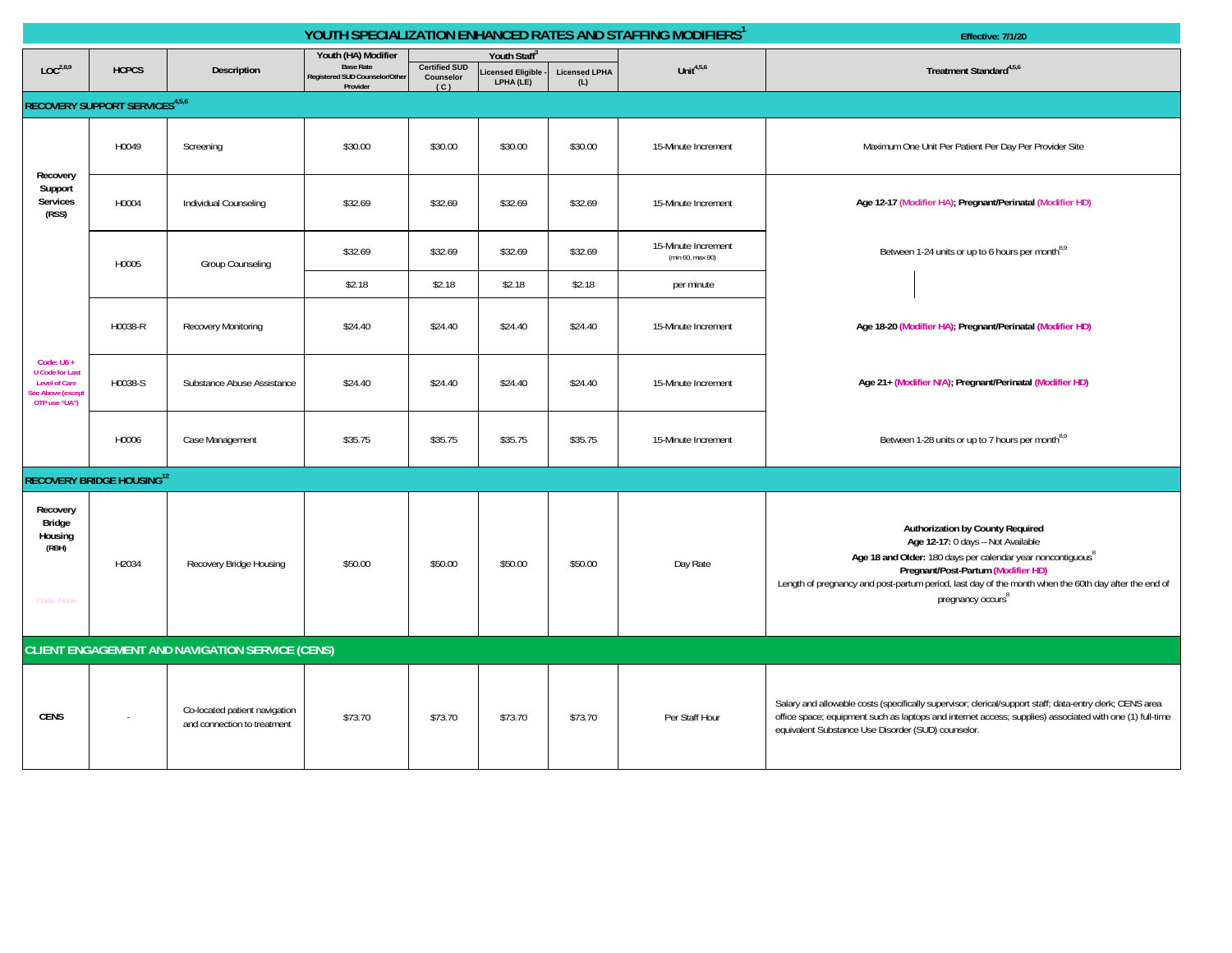| Youth (HA) Modifier<br>Youth Staff <sup>3</sup><br><b>Base Rate</b><br>LOC <sup>2,8.0</sup><br>Certified SUD Licensed Eligible - Licensed LPHA<br>Unit $4,5,6$<br><b>HCPCS</b><br>Treatment Standard <sup>4,5,6</sup><br>Description<br>Registered SUD Counselor/Other<br>Counselor |  |          |                |           |     | <b>YOUTH SPECIALIZATION ENHANCED RATES AND STAFFING MODIFIERS'</b> | Effective: 7/1/20 |
|-------------------------------------------------------------------------------------------------------------------------------------------------------------------------------------------------------------------------------------------------------------------------------------|--|----------|----------------|-----------|-----|--------------------------------------------------------------------|-------------------|
| OL AIMO IMOTOHOTIONIC                                                                                                                                                                                                                                                               |  | Provider | $\overline{c}$ | LPHA (LE) | (L) |                                                                    |                   |

**CLAIMS INSTRUCTIONS** 

## 1 **The Youth Specialization Population Modifier requires the following:**

• Experience serving youth (ages 12 through 17) and Young Adults (up to age 21, as clinically appropriate) in 2 of the last 7 years.

• Demonstrated experience using evidence-based practices that are specific to youth and young adults.

· Counselors and/or LPHAs providing direct SUD treatment services to youth, young adults and families have a minimum of 2 years' experience providing youth services, which includes working with youth who are runaways, vict

• Policies and procedures for addressing the needs of youth and young adults with SUD, such as ensuring developmentally appropriate services, family involvement, composition of group counseling, etc.

• Network Provider owner, key staff, and all individuals providing direct services to youths passed a background investigation to the satisfaction of County.

• Listed on the SBAT as a qualified site.

2 U Codes: Claims submission in Sage is currently configured to require the identification of "U Codes" for the level of care (LOC), and specific modifiers: "HA" - youth under 21 years old and "HD" - pregnant and perinatal indicate what should be selected in Sage for the associated service or population.

| ASAM Level of Care (LOC) and "U Code" Crosswalk for Claims Submission |                                                          |                        |  |  |  |  |  |  |
|-----------------------------------------------------------------------|----------------------------------------------------------|------------------------|--|--|--|--|--|--|
| ASAM 1.0-AR                                                           | <b>Outpatient At-Risk</b>                                | U <sub>7</sub>         |  |  |  |  |  |  |
| ASAM 1.0                                                              | Outpatient                                               | U <sub>7</sub>         |  |  |  |  |  |  |
| ASAM <sub>2.1</sub>                                                   | Intensive Outpatient                                     | U <sub>8</sub>         |  |  |  |  |  |  |
| ASAM 3.1                                                              | Low Intensity Residential                                | U1                     |  |  |  |  |  |  |
| ASAM 3.3                                                              | High Intensity Residential, Population Specific          | U <sub>2</sub>         |  |  |  |  |  |  |
| ASAM 3.5                                                              | High Intensity Residential, Non-Population Specific      | U3                     |  |  |  |  |  |  |
| ASAM 1-WM                                                             | Ambulatory Withdrawal Management w/o Extended Monitoring | $U4 + U7$ or U8        |  |  |  |  |  |  |
| ASAM 2-WM                                                             | Ambulatory WM with Extended On-Site Monitoring           | U5 + U7 or U8          |  |  |  |  |  |  |
| ASAM 3.2-WM                                                           | Residential Withdrawal Management, Clinically Managed    | U <sup>9</sup>         |  |  |  |  |  |  |
| ASAM 3.7-WM                                                           | Inpatient Withdrawal Management, Medically Monitored     |                        |  |  |  |  |  |  |
| ASAM 4-WM                                                             | Inpatient Withdrawal Management, Medically Managed       |                        |  |  |  |  |  |  |
| ASAM 1-OTP                                                            | Opioid Treatment Program                                 | UA, HG                 |  |  |  |  |  |  |
| <b>RSS</b>                                                            | <b>Recovery Support Services</b>                         | U6 + last LOC "U Code" |  |  |  |  |  |  |
| Population and Modifier Crosswalk for Claims Submission               |                                                          |                        |  |  |  |  |  |  |
| Youth                                                                 | Age 12-17                                                | HA                     |  |  |  |  |  |  |
| Young Adults                                                          | Age 18-20                                                | HA                     |  |  |  |  |  |  |
| Pregnant/Perinatal                                                    | Length of pregnancy and allowable post-partum            | HD                     |  |  |  |  |  |  |